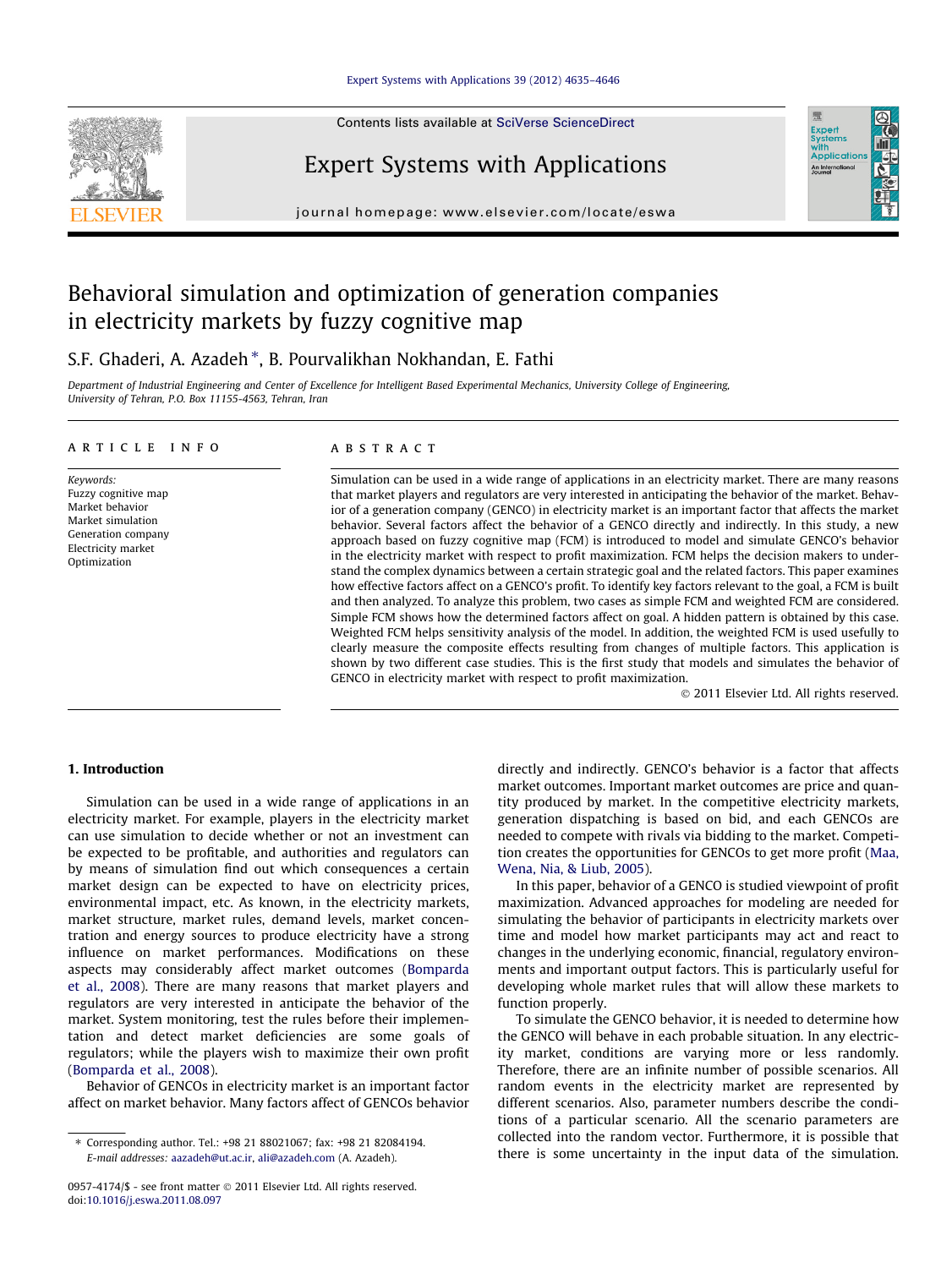Therefore, sensitivity analysis by varying the assumption of the behavior of the factors may be performed ([Amelin, 2004\)](#page-10-0). Sensitivity analysis needs proper simulation tools.

The complex interactions and interdependencies among participants in today's deregulated and decentralized electricity markets were studied in game theory ([Picker, 1997](#page-11-0)). However, most power market participants use very complex strategies to be conveniently modeled by standard game theory techniques. In particular, the ability of market participants to repeatedly investigate markets and rapidly adjust their strategies adds extra complexity. Computational social science offers appealing extensions to traditional game theory.

The classical method to simulate electricity markets is probabilistic production cost simulation (PPC). This method was first presented in [Baleriaux, Jamoulle, and deGuertechin \(1967\)](#page-10-0) and [Booth](#page-10-0) [\(1972\),](#page-10-0) respectively and has later been further developed by several authors; nowadays, PPC is included in most text books on power system planning (e.g. [Stoll, Garver, & Stoll, 1994; Söder &](#page-11-0) [Amelin, 2003; Wang & McDonald, 1994; Wood & Wollenberg,](#page-11-0) [1996\)](#page-11-0).

In electricity markets, producers interact one with another taking into account that their results are influenced by competitors' decisions. Game theory is well suited for analyzing these kinds of situations ([Ercetin & Tassiulas, 2003; Owen, 1995; The Essence of](#page-10-0) [Game Theory, 2003](#page-10-0)). It has been successfully applied in many fields: information technology [\(Michael & Bell, 2000](#page-11-0)), transporta-tion industry [\(Yang, 2003\)](#page-11-0), stock market (Garćia-Cortes, Yagüe, & [Moreno, 2000](#page-10-0)), sociology [\(Galloway, 2004; Singh, 1999](#page-10-0)) and electricity markets [\(de la Torre, Contreras, & Conejo, 2004; Epstein &](#page-10-0) [Axtell, 1996; Ferrero, Shahidehpour, & Ramesh, 1997; Martini](#page-10-0) [et al., 2001\)](#page-10-0).

One of simulation tools is agent-based modeling and simulation (ABMS). Computational social science involves the use of ABMS to study complex social systems ([Epstein & Axtell, 1996\)](#page-10-0). ABMS consists of a set of agents and a framework for simulating their decisions and interactions. ABMS is related to a variety of other simulation techniques, including discrete event simulation and distributed artificial intelligence or multi-agent systems ([Law & Kelton, 2000; Pritsker, 1999\)](#page-11-0). ABMS tools are designed to simulate the interactions of large numbers of individuals so as to study the macro-scale consequences of these interactions ([Tesfatsion, 2002](#page-11-0)). Each entity in the system under investigation is represented by an agent in the model. Thus, an agent is a software representation of a decision-making unit. Agents are self directed objects with specific traits and typically exhibit bounded rationality, that is, they make decisions by using limited internal decision rules that depend only on imperfect local information. In practice, each agent has only partial knowledge of other agents and each agent makes its own decisions based on the partial knowledge about other agents in the system. Several electricity market ABMS tools have been constructed, including those created by [Bower and Bunn \(2000\), Petrov and Sheblé \(2000\), Lai,](#page-10-0) [Motshegwa, Subasinghe, Rajkumar, and Blach \(2000\), Skoulidas,](#page-10-0) [Vournas, and Papavassilopoulos \(2002\), Veselka et al. \(2002\),](#page-10-0) [North et al. \(2002\)](#page-10-0). These models have demonstrated the potential of agent simulations to act as electronic laboratories, or ''e-laboratories'', suitable for repeated experimentation under controlled conditions.

[Krause et al. \(2004\)](#page-11-0) studied the bidding behavior of generating companies in an electricity market based on locational marginal prices (LMPs). Results from an agent-based model with reinforcement learning are compared with those for a computed Nash equilibrium on a five-node test power system. [Ernst, Minoia, and Ilic](#page-10-0) [\(2004\)](#page-10-0) also used agent-based model to analyze generators' bidding strategies in an LMP market. In this approach, it is assumed that the generators choose their strategy by maximizing their expected profits, based on available information about current and future market conditions. In a simulation of a two-node system, the influence of line transfer capacity and number and size of generators and GENCOs is analyzed.

[Yin, Dong, and Saha \(2007\)](#page-11-0) applied generalized autoregressive conditional heteroskedastic methodology to accurately predict electricity prices and estimate the risks involved in electricity prices. They proposed a novel approach of designing the optimal bidding strategies based on generator's degree of risk taking. Fuzzy logic models recently have also received special attention for prediction purposes in energy context [\(Azadeh, Arab, & Behfard,](#page-10-0) [2010; Azadeh, Saberi, Gitiforouz, & Saberi, 2009\)](#page-10-0).

[Borrie, Isnandar, and Ozveren \(2006\)](#page-10-0) developed a simulation platform using Fuzzy Cognitive Agents based upon the encapsulation of FCM generated on the MATLAB Simulink platform within commercially available Intelligent Agent software. [Bomparda](#page-10-0) [et al. \(2008\)](#page-10-0) presented a medium run electricity market simulator based on game theory that incorporates two different games, one for the unit commitment of thermal units and one for strategic bidding and hourly market clearing. [Borrie and Ozveren \(2004\)](#page-10-0) proposed that FCM can act as powerful inference engine within an autonomous adaptive agent based architecture to model complex system of electricity market. They examined the generic structure of the FCMs, their construction, and the learning algorithms to allow them to adapt to the dynamic market based environment. They also discussed about the concept of temporal delay within the FCMs to describe the inertia that exists in real time systems.

[Trigo, Marques, and Coelho \(2009\)](#page-11-0) presented an electricity market multi-agent simulator of an artificial electric power market populated with learning agents. The simulator facilitated the integration of two modeling constructs: (i) the specification of the environmental physical market properties, and (ii) the modeling of the decision-making (deliberative) and reactive agents. Their multi agent based simulation approach to the electricity market, aimed at simulating the interactions of agents and to study the macro-scale effects of those interactions.

[Akbari, Kabiri, and Amjady \(2009\)](#page-10-0) presented a method for calculating the optimal bidding strategies among GENCOs in electricity markets with assumption of imperfect competition and complete information and with consideration of uncertainty in load forecast. They employed the parameterized supply function equilibrium for modeling the imperfect competition among GEN-COs in which they used proportionate parameterization of the sole and the intercept. They utilized fuzzy approach for modeling the uncertainty of load forecast and they compared the result with probabilistic approach. [Wang, Audun, Guenter, and Koritrov](#page-11-0) [\(2009\)](#page-11-0) applied agent based modeling and simulation to electricity market complex adaptive system to model the market participants in electricity markets as various types of agent with different strategies, risk preferences, and objectives. They expanded simulation capability of the model across several time horizons from day-ahead bidding and scheduling to long-term expansion planning.

[Liu and Wu \(2006\)](#page-11-0) proposed a sequential optimization approach to electric energy allocation between spot and contract markets, taking into consideration the risks of electricity price, congestion charge, and fuel price based on the mean-variance portfolio theory. They analyzed and simulated the impact of the fuel market on electric energy allocation with historical data in respect of the electricity market and other fuel markets in the US. [Chen,](#page-10-0) [Tsay, and Gow \(2009\)](#page-10-0) presented a methodology for bidding strategies of electricity participants in a congestion environment. They modeled the problem as a two steps optimization problem. At first steps they maximized expected profit with a bidding strategy and at the second step they performed a curtailment strategy to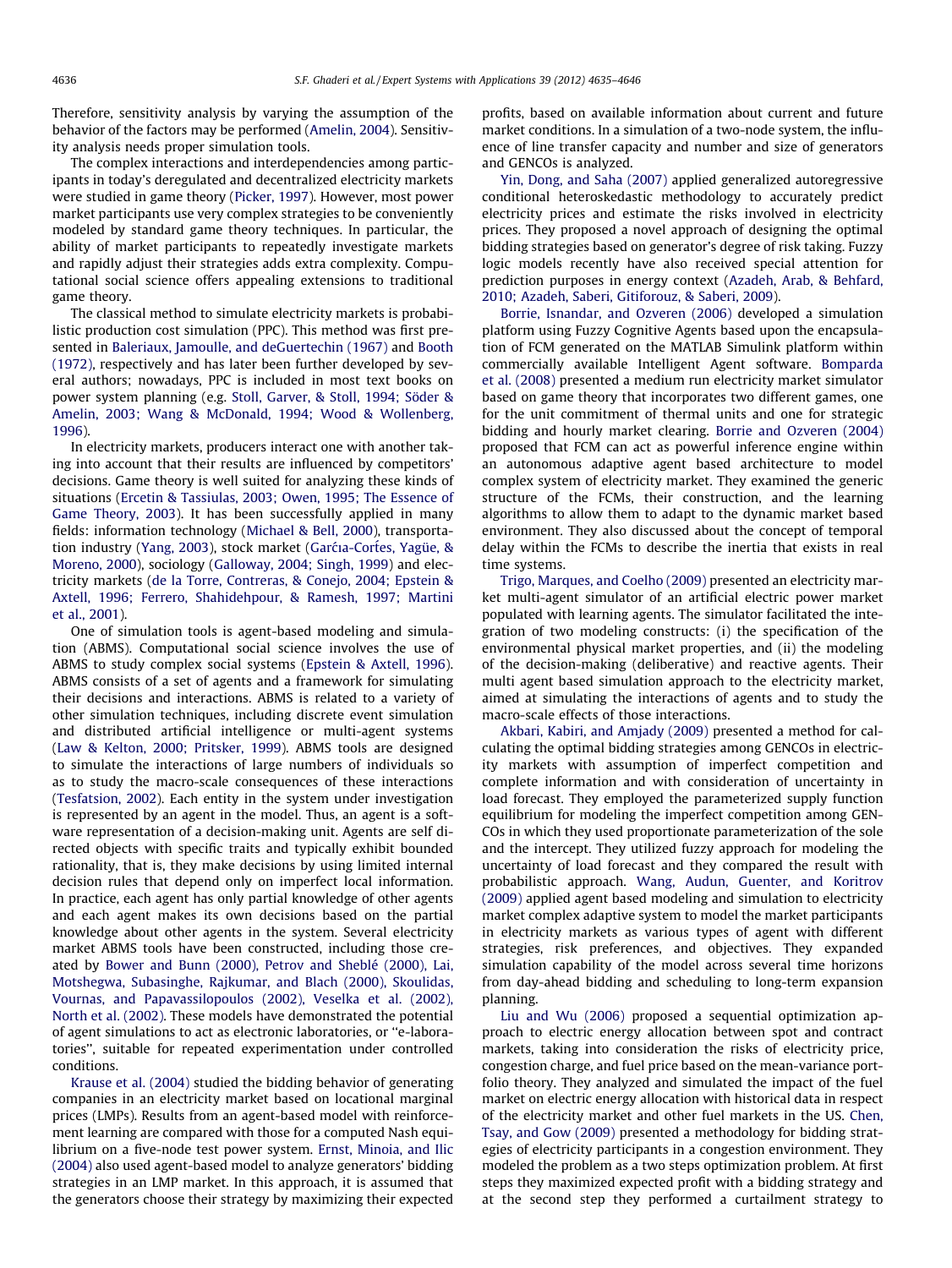maximize the participant's profit when the system occurs the transmission congestion.

[Yin, Zhao, Saha, and Dong \(2007\)](#page-11-0) proposed a novel approach of designing the optimal bidding strategies based on incomplete market information that predict the expected bidding productions of each rival generator in the market based on publicly available bidding data. They used support vector machine to estimate the nonlinear relationship between generators' bidding productions and the market clearing price from historical bidding and price data. Finally they transformed the optimal bidding problem into a stochastic optimization problem and solved it with differential evolution and Monte Carlo simulation based on the predicted rivals' behavior and market clearing price. [Bot](#page-10-0)[terud, Thimmapuram, and Yamakado \(2005\)](#page-10-0) used an agent-based simulation model to analyze market power in electricity markets focused on the effect of congestion management on the ability of GENCOs to raise prices beyond competitive levels. They compared a market design based on locational marginal pricing with a market design that uses system marginal pricing and congestion management. They also illustrated that agent-based modeling can contribute important insights into the complex interactions between the participants in transmission-constrained electricity markets.

[Wang \(2009\)](#page-11-0) presented a novel conjectural variation-based bidding strategy combined with a Q-learning algorithm. They modeled GENCOs as adaptive agents in the electricity markets. They used Q-learning to model the bidding behavior of GENCOs that can learn and adjust their strategies over time. They applied SA-Q-learning algorithm with Metropolis criterion to balance exploitation and exploration in the reinforcement learning process. [Saleh, Tsuji, and Oyama \(2009\)](#page-11-0) proposed a method to build optimal bidding strategies in a day-ahead electricity market with incomplete information considering both risk management and unit commitment. The proposed methodology employs the Monte Carlo simulation for modeling a risk management and a strategic behavior of rival. A probability density function, value at risk and Monte Carlo simulation used to build optimal bidding strategies for a GENCO.

[Da-Wei and Xue-Shan \(2009\)](#page-10-0) presented a risk evaluation method considering fuzzy uncertainty of GENCOs' competitive bidding behaviors, the creditability of the real profit less than the fuzzy expected profit is taken as risk index and On this basis, the chanceconstrained programming model of the GENCOs' optimal bidding strategy presented. They used a hybrid intelligent algorithm of fuzzy simulation and neural network combined with GA to solve the problem. Since in the chance-constrained programming model the object function and the chance-constrained formulas are uncertain functions, they used fuzzy simulation technique to obtain the function value and neural network to approach the uncertain function.

[Hong and Hong \(2005\)](#page-10-0) proposed a bidding strategy using the fuzzy Markov decision process and fuzzy-c-means. They used fuzzy Markov decision process to transform the crisp transition probabilities into fuzzy transition probabilities. They used a 30-bus system to illustrate the applicability of the proposed method. [Baj](#page-10-0)[pai and Singh \(2008\)](#page-10-0) developed an optimal bidding strategy for a GENCO in the network constrained electricity markets and to analyze the impact of network constraints and opponents bidding behavior on it. A bi-level programming technique is formulated in which upper level problem represents an individual GENCO payoff maximization and the lower level represents the independent system operator's market clearing problem for minimizing customers' payments. The objective function of bi-level programming problem used for bidding strategy by economic withholding is highly nonlinear. Fuzzy adaptive particle swarm optimization applied to obtain the global solution of the proposed bi-level programming problem for single hourly and multi-hourly market clearings.

[Badri, Jadid, Moghaddam, and Rashidinejad \(2009\)](#page-10-0) investigated the problem of developing optimal bidding strategies of GENCOs considering participants' market power as well as transmission constraints. The problem was modeled as a bi-level optimization that at the first level each GENCO maximizes its payoff through strategic bidding, while at the second level, an independent system operator dispatches power, solving an optimal power flow problem. The objective of proposed optimization model is generating optimal bidding strategies for GENCOs, while satisfying transmission constraints. [Jain and Srivastava \(2009\)](#page-10-0) used equal incremental cost criteria for developing the optimal bidding strategy. They formulated the rival's bidding behavior using a stochastic optimization model. They used genetic algorithm to decide the optimal bidding strategy including congestion management to maximize the profit of the suppliers, considering single sided as well as double sided bidding. Both pure as well as probabilistic strategies have been simulated in their paper. Value at risk calculated as a measure of financial risk.

[Gao and Sheble \(2010\)](#page-10-0) first identified a proper supply function equilibrium model, which can be applied to a multiple-period situation then developed the equilibrium condition using discrete time optimal control considering fuel resource constraints and finally they discusses the issues of multiple equilibria caused by transmission network and shows that a transmission constrained equilibrium may exist. [Vahidinasab and Jadid \(2009\)](#page-11-0) described a method for developing optimal bidding strategy based on a bi-level optimization, considering suppliers' emission of pollutants. They employed supply function equilibrium model to represent the strategic behavior of each supplier. In their paper, locational marginal pricing mechanism assumed for settling the market and calculating the supplier profit. It modeled as a bi-level optimization problem in which the upper-level subproblem maximizes individual supplier payoff and the lower-level subproblem solves the independent system operator's market clearing problem.

[Sadeh, Rajabi Mashhadi, and Latifi \(2009\)](#page-11-0) focusing on Iran's electricity market structure modeled the bidding problem from the viewpoint of a GENCO in a pay-as-bid auction. Their goal was to present a tool for determining the optimal bidding strategy of a price-taker producer in an electricity pay-as-bid auction taking into account the relevant risks. Due to uncertainties in power market, the market-clearing price of each hour is assumed to be known as a probability density function. The optimal solution of bidding problem obtained analytically based on the classical optimization theory. Also, the analytical solution for a multi-step bid protocol generalized and the properties of the generalized solution discussed. They developed a model to consider concept of risk using two different methods. The two proposed methods were then compared and the results interpreted using numerical examples.

[Soleymani, Ranjbar, and Shirani \(2007\)](#page-11-0) considered the combined energy and reserve markets, and determined the Nash equilibrium points then presented the bidding strategies for each GENCO at these points. The bids for the energy and 10 min spinning reserve markets are separated in the second stage, and again, demonstrated the bidding strategies for each GENCO for the two separated markets. Comparison of the results showed that the separated bidding strategies, while being simplified with the algebraic optimization model and reducing the time consumed, give the same results as the combined ones. They employed the Western system coordinating council (WSCC) nine bus test system to illustrate and verify the results of the proposed method.

[Ma, Wen, Nia, and Liu \(2005\)](#page-11-0) developed an approach for building optimal bidding strategies with risks taken into account for GENCO participating in a pool-based single-buyer electricity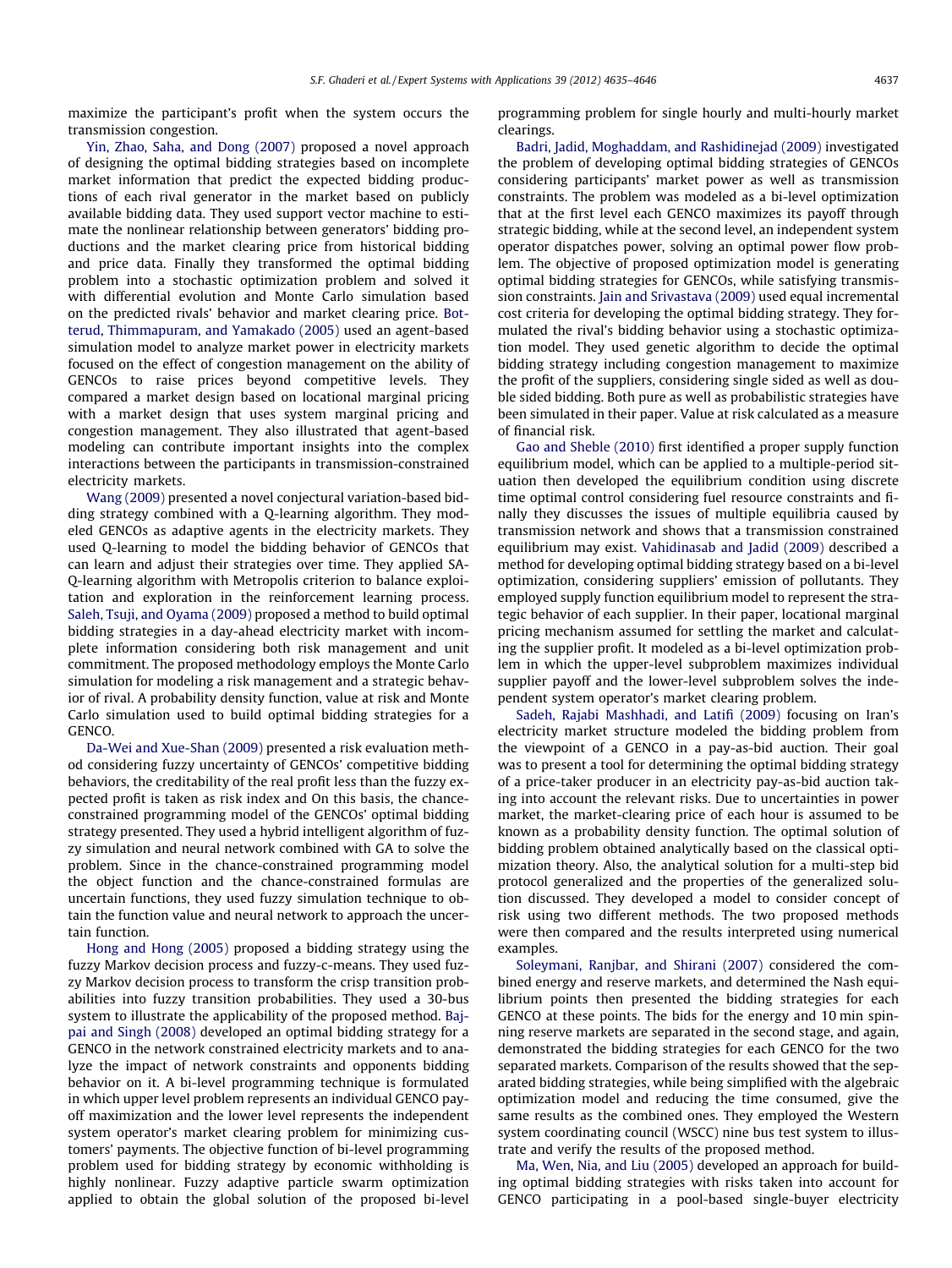market. They assumed that each GENCO bids a linear supply function and that the system is dispatched to minimize the total purchasing cost of the single-buyer. In their model each GENCO chooses the coefficients in the linear supply function for making tradeoff between two conflicting objectives: profit maximization and risk minimization. They established a stochastic optimization model for the purpose and presented a novel method for solving this problem. [Jia et al. \(2009\)](#page-10-0) presented a maintenance scheduling of generating units game in competitive electricity markets to analyze strategic behaviors of GENCOs. A simplified offer price methodology and a stochastic programming one are adopted to determine player's optimal bidding strategies for the day-ahead market, whose trends of game result are similar. The maximal payoff of each GENCO is obtained by tabu search algorithm. The solutions of non-equilibrium, unique equilibrium, and multiple equilibria are coordinated.

In this study, a new approach based on FCM is introduced to model and simulate GENCO behavior in the electricity market viewpoint of profit maximization where FCM helps the decision makers to understand the complex dynamics between a certain strategic goal and the related factors. Moreover, it is studied how determined factors by an expert affect on GENCO profit. An expert defines important factors that affect on strategic behavior performed by a GENCO. To identify key factors relevant to the goal, a FCM should be built and then analyzed. We consider two cases for analysis and illustration. In the case 1, expert determines simple values as {-1, 0,1} for connections. By this approach, decision maker can study how determined factors affect on goal. A hidden pattern is obtained by this case. In case 2, expert determines weighted values for connections. By this case, decision maker can analyze model sensitivity by changing factor values. In addition, the FCM matrix can be used usefully for clearly measuring the composite effects resulting from changes of multiple factors. To the best of our knowledge this is the first paper that studies how determined factors by an expert affect on GENCO profit using FCM. Also, it analyzes model sensitivity by changing weighted factor values to help understand the complex dynamics between a certain strategic goal and the related factors.

This article is organized as follow: Section 2 gives an introduction to FCM. Section 3 presents FCM procedure used for this study consisting of concepts and definitions and algorithm. Modeling of defined problem is given by Section [4.](#page-5-0) Simulation and sensitivity analysis are presented in Section [5](#page-9-0). Concluding remarks are drawn in Section 6.

### 2. An overview of FCM

FCMs are fuzzy structures that strongly resemble neural networks. These structures have powerful and far-reaching consequences as a mathematical tool for modeling complex systems ([Vsantha Kandasamy & Smarandache, 2003\)](#page-11-0). The FCMs were first introduced by [Kosko \(1986\).](#page-11-0) It was a fuzzy extension of the cognitive maps. The cognitive maps were introduced in 1976 by [Axelord](#page-10-0) [\(1976\).](#page-10-0)

In fact, a FCM incorporates the accumulated experience and knowledge about the system operation by using of human experts that know the system operation and system behavior in different situations. Furthermore, FCMs use learning techniques which have been implemented in Neural Network Theory, in order to train FCM and choose appropriate weights for its interconnections ([Styliose &](#page-11-0) [Groumpos, 1999\)](#page-11-0).

It must be mentioned that experts play very critical role in the designing and development of FCMs. Experts who have knowledge and experience of the system operation and behavior determine concepts, interconnections and assigning casual fuzzy weights to the interconnections. Decision makers and policy proponents involve serious difficulties for approaching complicated dynamic systems. Modeling a dynamic system can be hard in a computational sense. In addition, formulation of a mathematical model may be difficult, costly, and even impossible. FCMs have been successfully used in decision making and simulation of complex situation. Additionally, they allow for the simulation and analysis of data. There are over a hundred research papers which deal with FCMs. This tool has been used to study real-world situations. [Vasantha Kandasamy and RamKishore \(1999\)](#page-11-0) have adopted the FCM in case of symptom-disease model in children.

In general, FCM have been found useful in many applications: administrative sciences, game theory, information analysis, popular political developments, electrical circuits analysis, cooperative man–machines, distributed group-decision support and adaptation and learning, etc. ([Craiger, Goodman, Wiss, & Butler, 1996; Dicker](#page-10-0)[son & Kosko, 1994](#page-10-0)). Use of FCMs in the study of the maximum utility of a bus route in Madras city (in South India) happens to be a difficult one for the concept deals with the many aspects of modern metropolitan public transportation [\(Vasantha Kandasamy & In](#page-11-0)[dra, 2000](#page-11-0)).

[Ozesmi \(1999\)](#page-11-0) has used FCM to study the ecosystems of the Kizilirmar delta wetlands in Turkey using the expert opinions of the local people, non-governmental organizations (NGOs), government officials, stakeholder groups and vacation house owners. The data under study happens to be an unsupervised one and further his study was based on 31 FCM models, which were converted to adjacency matrices. [Lee, Lee, Kwon, Han, and Yu \(1998\)](#page-11-0) used the mechanism of integrating FCM knowledge with a strategic planning simulation where a FCM helps the decision makers understand the complex dynamics between a certain strategic goal and the related environmental factors.

### 3. Method: the FCM procedure

FCMs are fuzzy structures that strongly resemble neural networks. The FCM can handle the unsupervised data. The FCMs work on the opinion of experts. The main advantage of this method is its simplicity. By FCMs, the world can be modeled as a collection of classes and causal relations between classes ([Vsantha Kandasamy](#page-11-0) [& Smarandache, 2003\)](#page-11-0). Experts can represent factual and evaluative concepts in an interactive framework and also quickly draw FCM pictures or respond to questionnaires.

FCMs are fuzzy signed directed graphs with feedback. There are many causal feedback loops in FCMs. Feedback prevent the graphsearch techniques used in artificial-intelligence expert systems. By existence feedback, experts can freely draw causal graphs of their problems and permit causal adaptation laws, conclude causal links from simple data. FCMs can be observed as a dynamical system and equilibrium behavior can be interpreted as a forward-evolved inference. Synchronous FCMs behave as temporal associative memories (TAM) [\(Vsantha Kandasamy & Smarandache, 2003](#page-11-0)).

As mentioned above, An FCM is a directed graph. This graph is composed nodes and edges. There are concepts like policies; events etc. as nodes and causalities as edges ([Vsantha Kandasamy & Sma](#page-11-0)[randache, 2003](#page-11-0)). The graph represents causal relationship between concepts. The nodes of the FCM can be selected from fuzzy sets. An example of directed graph is shown in [Fig. 1.](#page-4-0)

The directed edge  $e_{ij}$  from causal concept  $C_i$  to concept  $C_j$  measures how much  $C_i$  causes  $C_i$ . The edge can be signed as follows: if increase (or decrease) in concept  $C_i$  direct to increase (or decrease) in concept  $C_i$  then causality between two concepts is positive. If there is no relation between two concepts then there exists no causality. If increase (or decrease) in concept  $C_i$  direct to decrease (or increase) in concept  $C_i$  then causality between two concepts is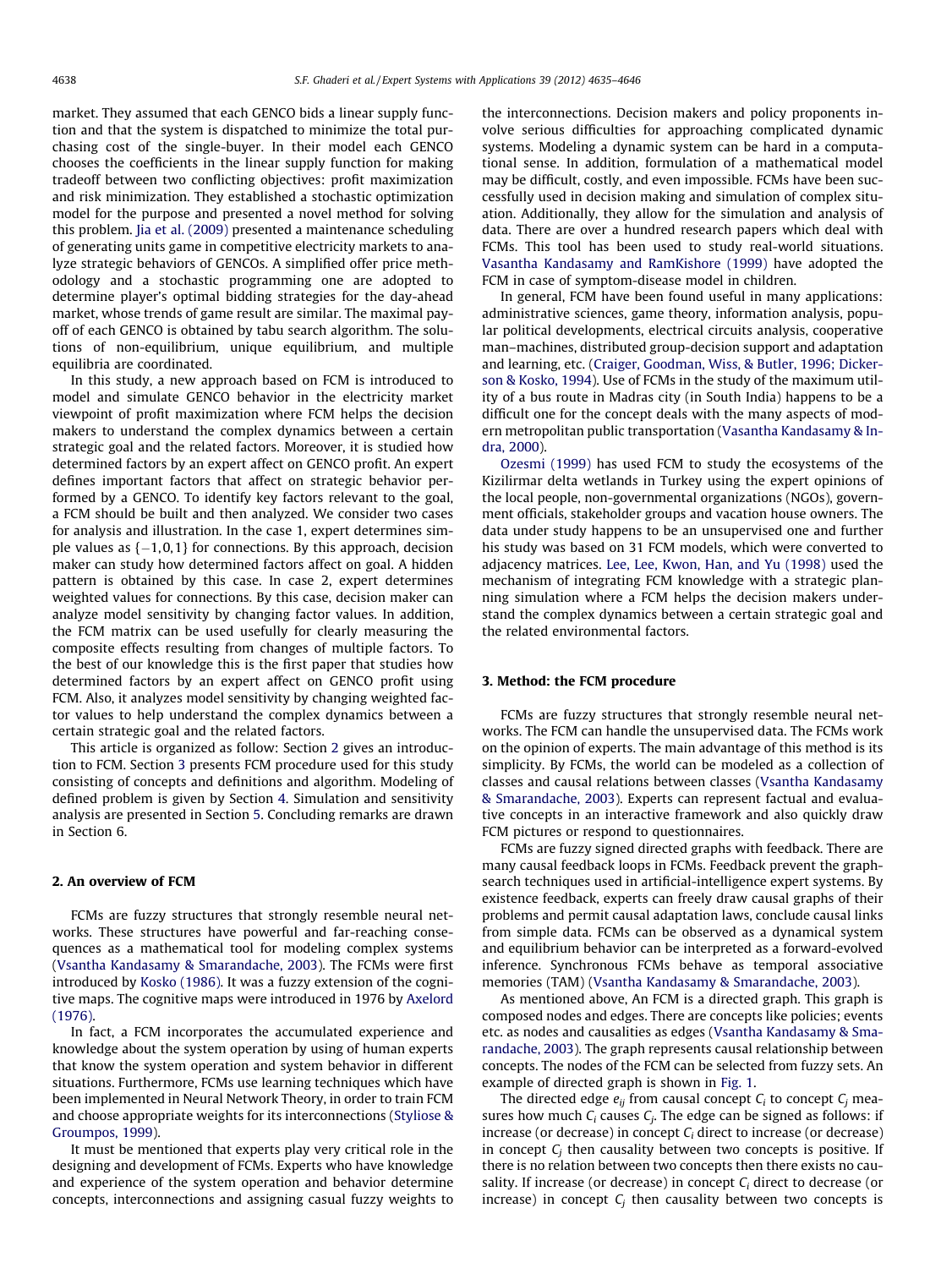<span id="page-4-0"></span>

Fig. 1. Example of a directed graph.

negative. FCMs with edge weights or causalities from the set {– 1, 0,1} are called simple FCMs. In simple FCMs, edges can be signed as follows:

Positive causality is signed by  $e_{ii} = +1$ . Negative causality is signed by  $e_{ij}$  =  $-1.$ Non casualty is shown by  $e_{ii} = 0$ .

By simple FCMs, a quick first approximation is given to an expert stand or printed causal knowledge ([Vsantha Kandasamy &](#page-11-0) [Smarandache, 2003](#page-11-0)). The adjacency matrix or connection matrix of the FCM is defined by  $E = [e_{ij}]_{N \neq N}$ , where N is concepts numbers. An expert can use the adjacency matrix to list the cause and effect relationships between the nodes. In a FCM, instantaneous state  $(A = [a_{ii}]_{1 \times N})$  indicates the on-off position of the node at an instant.

If  $a_i$  = off; then  $a_i$  = 0. If  $a_i$  = on; then  $a_i$  = 1. For  $i = 1, 2, ..., n$ .

An FCM with feedback has cycles. Cyclic FCM possesses at least a directed cycle and acyclic FCM does not possess any directed cycle. Dynamical system is an FCM with feedback, in this system causal relations flow through a cycle in a revolutionary way. The equilibrium state for this dynamical system is called the hidden pattern [\(Vsantha Kandasamy & Smarandache, 2003](#page-11-0)). If the equilibrium state of a dynamical system is a unique state vector, then it is called a fixed point. The algorithm for performing FCM is given as follows based on [\(Vsantha Kandasamy & Smarandache, 2003](#page-11-0)):

Step 1: Read the input vector  $A(t)$ . Step 2: Give the connection matrix, E. Step 3: Calculate the output vector  $O(t) = A(t) * E$ . Step 4: Apply threshold to output vector:  $O(t) \cong A(t + 1)$ . Step 5: If  $(A(t + 1) = A(t))$ , stop else go to step 1. End

The state vectors A are repeatedly passed through the FCM connection matrix E. After each pass, concluded vector is threshold or non-linearly transformed. Independent of the FCMs size, it quickly stays in a temporal associative memory hidden pattern of the system for that state vector A. The hidden pattern inference summarizes the joint effects of all the interacting fuzzy knowledge. In the runtime operation, the next value of each concept is determined from the current concept and connecting edge values [\(Bru](#page-10-0)[baker, 1996](#page-10-0)). We can infer from model by studying the final state of the iterations. When there are a set of repeated patterns; equilibrium in the system have been attained. Repeating patterns can be fixed points or limiting cycles or a chaotic attractor [\(Vsantha](#page-11-0) [Kandasamy & Smarandache, 2003\)](#page-11-0). In this study, MATLAB is used for coding the algorithm. Codes are represented by [Appendix I.](#page-10-0)

In this paper, strategic behavior of GENCO in an electricity market is modeled and simulated based on an FCM. FCM helps the decision makers understand the complex dynamics between goals and the related environmental and cognitive factors. For the modeling, an expert defines important factors affecting strategic behavior performed by a GENCO. A GENCO behavior is analyzed form viewpoint of profit maximization. This is because, each GENCO that participates in an electricity market wishes to maximize its own profit. From this viewpoint, all factors can be classified into three categories: Uncontrollable, semi-controllable, and controllable. Factors such as market rules, market structure, etc. are uncontrollable. Proposed quantity for bid, proposed price for bid are controllable because might become favorable or unfavorable according to the efforts of the company. Semi-controllable environments possess two aspects of both uncontrollable and controllable environments. Examples are revenue, profit, etc. semi controllable factors are determined complicated interacting forces of various exogenous and/or endogenous factors described so far. For example, revenue depends on market clearing price and proposed price for bid in a day a head market. In addition, some factors are cognitive such as intelligence of a player. To identify key factors relevant

| ı<br>$\sim$<br>u<br>×<br>o m<br>٧ |  |
|-----------------------------------|--|
|-----------------------------------|--|

| The defined concepts for FCM. |  |  |  |  |
|-------------------------------|--|--|--|--|
|-------------------------------|--|--|--|--|

| Node            | Concepts                                     | <b>Status</b>        |
|-----------------|----------------------------------------------|----------------------|
| No.             |                                              |                      |
| C1              | Profit of GENCO                              | Increase-decrease    |
| C <sub>2</sub>  | Revenue of GENCO                             | Increase-decrease    |
| C <sub>3</sub>  | Total cost of GENCO                          | Increase-decrease    |
| C <sub>4</sub>  | Total proposed quantity                      | Increase-decrease    |
| C <sub>5</sub>  | Highest proposed price                       | Increase-decrease    |
| C <sub>6</sub>  | Market price cap                             | Increase-decrease    |
| C <sub>7</sub>  | Market demand                                | Increase-decrease    |
| C <sub>8</sub>  | Rival numbers                                | Increase-decrease    |
| C <sub>9</sub>  | <b>Bidding productivity</b>                  | Increase-decrease    |
| C10             | Forecasted price accuracy                    | Increase-decrease    |
| C11             | Forecasted load accuracy                     | Increase-decrease    |
| C12             | Demand and supply equilibrium                | Stable-non-stabel    |
| C13             | Total market supply                          | Increase-decrease    |
| C <sub>14</sub> | Selection of load forecasting method         | Appropriate-         |
|                 |                                              | inappropriate        |
| C <sub>15</sub> | Selection of price forecasting method        | Appropriate-         |
|                 |                                              | inappropriate        |
| C16             | Selection of inputs for load forecasting     | Appropriate-         |
|                 |                                              | inappropriate        |
| C17             | Selection of inputs for price forecasting    | Appropriate-         |
|                 |                                              | inappropriate        |
| C18             | Risk of GENCO                                | Increase-decrease    |
| C19             | Risk cost for GENCO                          | Increase-decrease    |
| C20             | Selection of strategy for bidding            | Appropriate-         |
|                 |                                              | inappropriate        |
| C <sub>21</sub> | Accessibility to market information          | Increase-decrease    |
| C <sub>22</sub> | Accessibility to rival's information         | Increase-decrease    |
| C <sub>23</sub> | Experience of a player                       | High level-low level |
| C <sub>24</sub> | Knowledge of a player                        | High level-low level |
| C <sub>25</sub> | Intelligence of a player                     | High level-low level |
| C <sub>26</sub> | Competition                                  | Increase-decrease    |
| C <sub>27</sub> | Changes in rival's bidding strategy          | Increase-decrease    |
| C <sub>28</sub> | Market clearing price volatility             | Increase-decrease    |
| C <sub>29</sub> | Market manipulation                          | Increase-decrease    |
| C30             | Market demand uncertainty                    | Increase-decrease    |
| C <sub>31</sub> | Changes of climate                           | Increase-decrease    |
| C <sub>32</sub> | Production cost for GENCO                    | Increase-decrease    |
| C <sub>33</sub> | Defect of market design                      | High-low             |
| C <sub>34</sub> | Weakness of market rules                     | High-low             |
| C <sub>35</sub> | Congestion in transmission lines             | Increase-decrease    |
| C36             | Changes in rival's profit                    | Increase-decrease    |
| C <sub>37</sub> | Change of regulator behavior and<br>politics | Increase-decrease    |
| C <sub>38</sub> | Market clearing price                        | Increase-decrease    |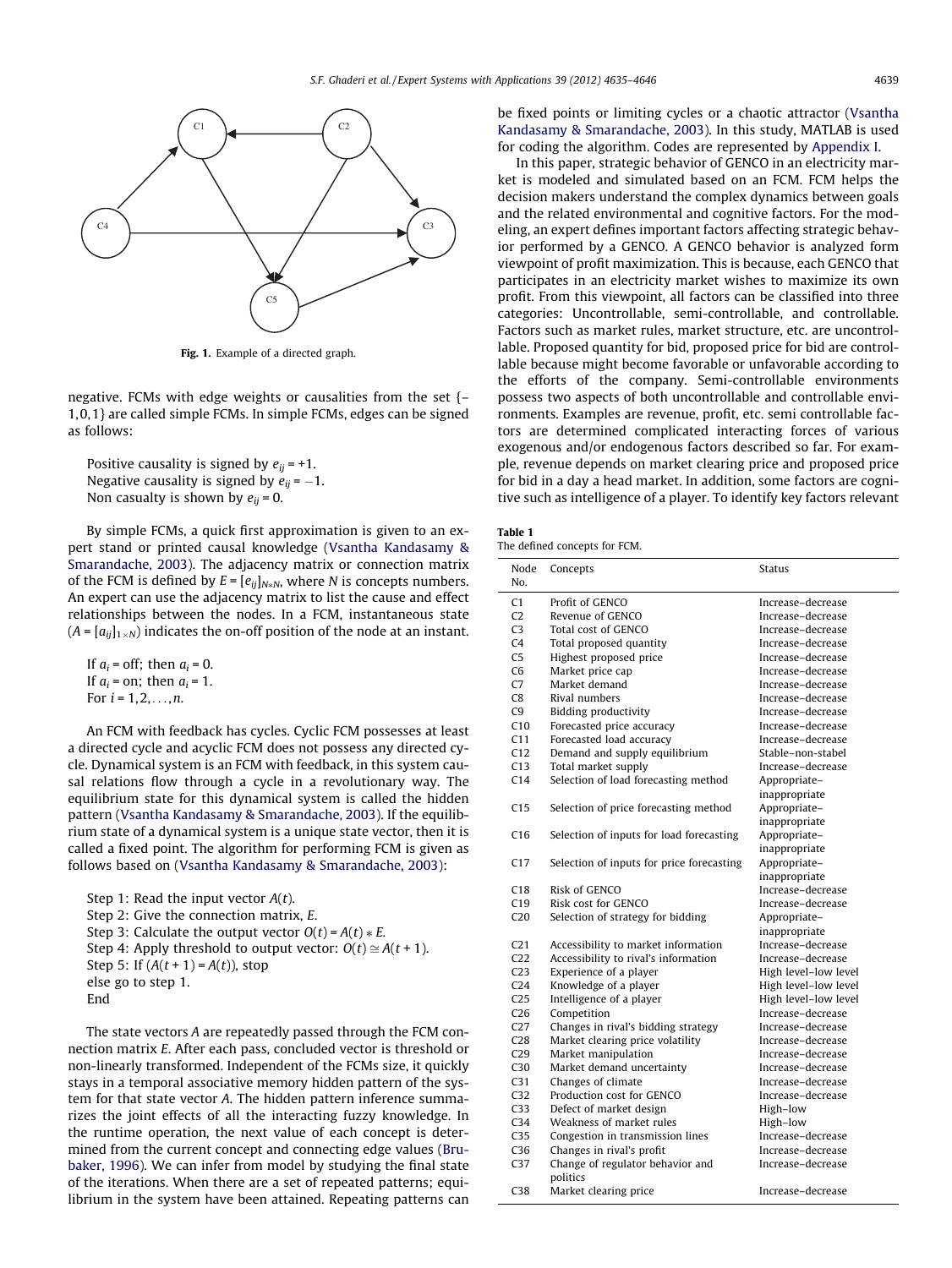<span id="page-5-0"></span>to the goal, a FCM should be built and then analyzed. In this study, the strategic goal to be pursued is profit. Defined factors are listed as concepts in Table 1. These concepts are considered as graph nodes.

### 4. Experiments and results: simulation and sensitivity analysis

In this study, we have modeled and simulated strategic behavior of a GENCO based on FCM in electricity market of Iran. We asked an expert to define important factors that have influence on strategic behavior of the GENCO from its profit maximization view. We chose the expert from the ministry of energy in Iran who has served as a senior expert on electricity market monitoring projects. Our expert defined 38 issues introduced as ''defined concepts for FCM'', as shown in Table 1. Also, we considered two simple statuses for each concept. For example, profit of GENCO ''C1'' could increase or decrease when other concepts have impacts on it. Therefore, status of GENCO could be stated as ''increase-decrease'' as seen in Table 1. Consider a situation consisting of all these concepts that are balanced for the GENCO. We figured out how any changes on each concept can change other related concepts to get balanced, and which changes can maximize the profit. Therefore, we needed to find the related concepts, which are defined as connection matrix. Two cases are considered for the analyses.

At the first case, our expert expected to determine a simple connection matrix. For providing a simple connection matrix, we composed a matrix from concepts as both rows and columns and completed the matrix. We asked expert to determine the relations between concepts. These relationships could be determined from the following procedure:

- (1) Consider row 2 including concept C2 defined as ''revenue''. If increase (decrease) in amount or value of concept C2 have any increase (decrease) on each concept of columns then determine that component of matrix as +1. As shown from Table 2, row 2, that increase (decrease) in revenue (row 2) can increase (decrease) the profit (column 1). This is a direct effect.
- (2) Consider row 3 including concept C3 defined as ''total cost of GENCO''. If increase (decrease) in amount or value of concept C3 have any decrease (increase) on each concept of columns then determine that component of matrix as  $-1$ . As shown from Table 2, row 3, increases (decrease) in total cost (row 3) can decrease (increase) the profit (column 1). This is a direct reverse effect.
- (3) In this way, the expert can determine any direct or direct reverse effects. However, if a concept from a row of matrix did not have any direct or direct reverse effect on a concept from a column, then that component of matrix would be determined as 0, as shown in Table 2. The connection matrix is then used for the FCM analysis.

For the second case, the expert expected to determine a weighted connection matrix. We asked the expert to determine the relations between concepts with values from  $[-1, +1]$ . These relationships could be determined from following procedure:

(1) If relation between concept i from row and concept j from column is determined as +1 in the simple connection matrix (Table 2) then we asked the expert to determine the value of this relation from  $(0, +1]$ . For example, consider row 2, column 1 from Table 2. This component has been determined as +1 in Table 2. The expert claimed that increase or decrease in revenue (row 2) could affect directly 50% on profit (column 1). Therefore, this claim could be determined as +0.5 in Table 3, as the weight for this relation.

(2) If relation between concept i from row and concept j from  $\epsilon$ olumn is determined as  $-1$  in the simple connection matrix (Table 2) then we asked the expert to determine the value of this relation from  $[-1,0)$ . For example, consider row 3, column 1 from Table 2. This component has been determined as -1 in Table 2. The expert examined that increase or decrease in total cost (row3) could have reverse affect of about 30% on profit (column 1). Therefore, this examination could be determined as  $-0.3$  in Table 3, as the weight for this relation. The weighted connection matrix is then used for further analysis.

As mentioned, two cases are to be analyzed. In case 1 the selected expert determines simple values as  $\{-1,0,1\}$  for connections. By this approach, one can study how determined factors affect on goal. A hidden pattern is obtained by this case. In case 2, expert determines weighted values for connections. By this case, the model sensitivity can be analyzed by changes of factors value. The structure is elaborated in the following two subsections.

### 4.1. Case I: simple FCM

There are 38 nodes to be used and an expert opinion is obtained. As mentioned, the connection matrix for simple FCM is shown in Table 2. Also, the directed graph for the expert opinion can be obtained by using the corresponding relational matrix, as shown in [Fig. 2](#page-8-0).

Consider the first node C29 = 1. This node can be observed as market manipulation by players in Table 1. It will be shown how market manipulation by players can affect on profit of GENCO. Node C29 is hold or clamped on the temporal associative memories recall process. Threshold signal functions synchronously update each concept after each pass, through the connection matrix E. The process is started by the population by the following vector:

C1 ¼ ð0; 0; 0; 0; 0; 0; 0; 0; 0; 0; 0; 0; 0; 0; 0; 0; 0; 0; 0; 0; 0; 0; 0; 0; 0; 0; 0; 1; 0; 0; 0; 0; 0; 0; 0; 0; 0Þ

The process is continued and performed as follows:

$$
B_1 = C_1 * E \to C2 \tag{1}
$$

C2 ¼ ð0; 0; 0; 0; 0; 0; 0; 0; 0; 0; 0; 0; 0; 0; 0; 0; 0; 0; 1; 0; 0; 0; 0; 0;  $0, 0, 1, 1, 1, 0, 0, 0, 0, 0, 1, 1, 1, 1)$ 

where symbol  $\rightarrow$ ' means the resultant vector has reached threshold and updated.

$$
B2 = C2 * E \rightarrow C3 \tag{2}
$$

$$
C3 = (0, 0, 0, 0, 1, 1, 0, 1, 0, 0, 0, 0, 0, 0, 0, 0, 0, 1, 1, 0, 0, 0, 0, 0, 0, 0, 1, 1, 1, 0, 0, 0, 0, 0, 1, 1, 1, 1, 1)
$$

$$
B3 = C3 * E \rightarrow C4 \tag{3}
$$

$$
C4 = (0, 1, 1, 0, 1, 1, 0, 1, 0, 0, 0, 0, 0, 0, 0, 0, 0, 1, 1, 0, 0, 0, 0, 0, 0, 1, 1, 1, 1, 0, 0, 0, 0, 0, 0, 1, 1, 1, 1, 1)
$$

$$
B4 = C4 * E \rightarrow C5 = C4 \tag{4}
$$

It was observed that  $C4 = C5$ . Therefore, a fixed point is obtained. Thus, at the end of process, we can infer increase the market manipulations by players vary the revenue of GENCO, total costs of GENCO, highest proposed price, Risk of GENCO. Therefore,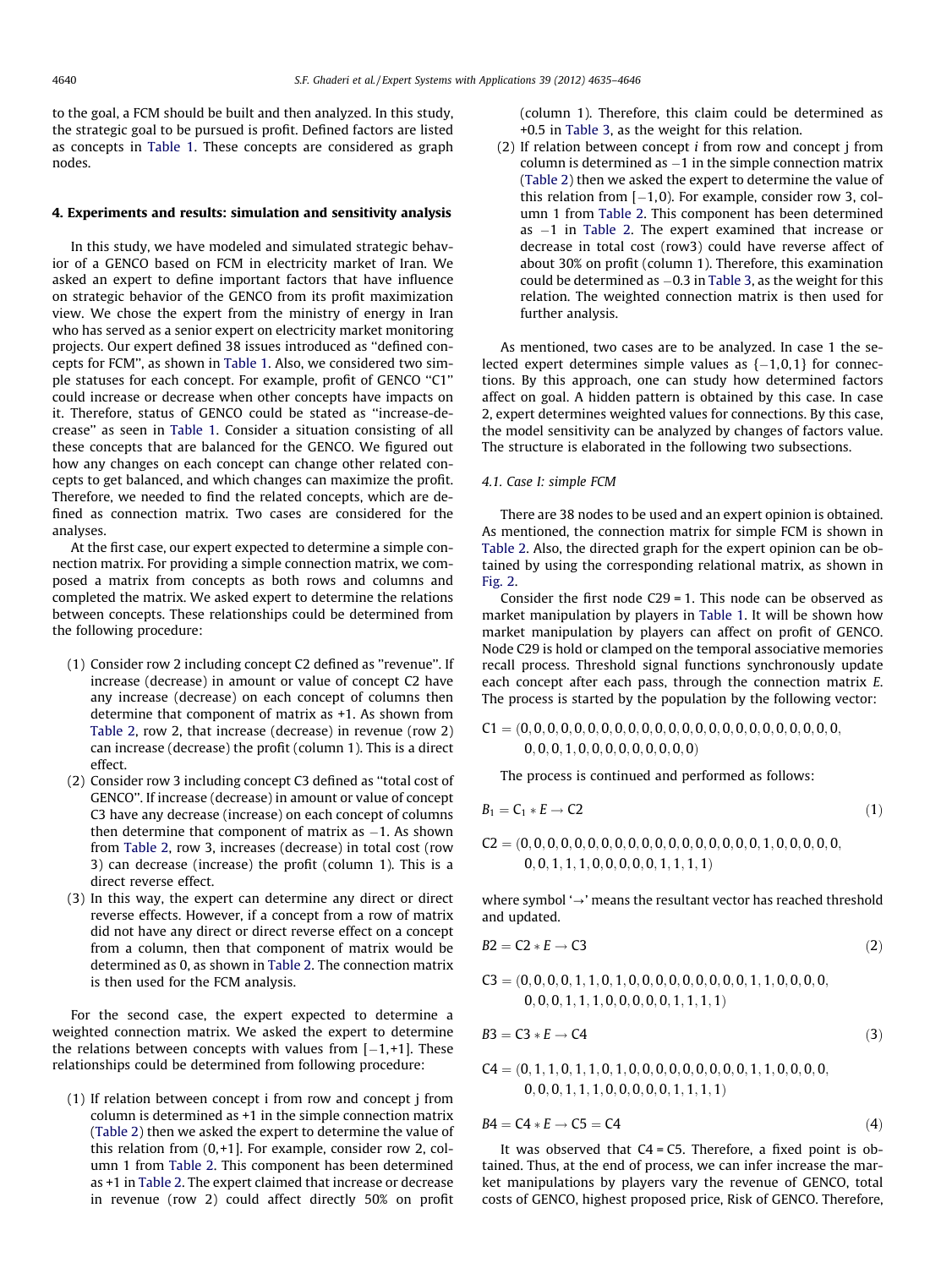| Table 2                       |  |
|-------------------------------|--|
| Simple FCM connection matrix. |  |

|                                    | Cause Effects |               |               |                      |                      |                      |                      |                      |          |          |          |          |                      |               |             |                                                                                                                                                |              |          |                     |               |          |                          |                      |               |              |               |                      |                      |               |          |                      |          |                  |          |          |          |                                      |                      |          |
|------------------------------------|---------------|---------------|---------------|----------------------|----------------------|----------------------|----------------------|----------------------|----------|----------|----------|----------|----------------------|---------------|-------------|------------------------------------------------------------------------------------------------------------------------------------------------|--------------|----------|---------------------|---------------|----------|--------------------------|----------------------|---------------|--------------|---------------|----------------------|----------------------|---------------|----------|----------------------|----------|------------------|----------|----------|----------|--------------------------------------|----------------------|----------|
|                                    |               |               |               |                      |                      |                      |                      |                      |          |          |          |          |                      |               |             | C1 C2 C3 C4 C5 C6 C7 C8 C9 C10 C11 C12 C13 C14 C15 C16 C17 C18 C19 C20 C21 C22 C23 C24 C25 C26 C27 C28 C29 C30 C31 C32 C33 C34 C35 C36 C37 C38 |              |          |                     |               |          |                          |                      |               |              |               |                      |                      |               |          |                      |          |                  |          |          |          |                                      |                      |          |
| C1                                 |               | $\Omega$      | $\bf{0}$      | $\Omega$             | $\Omega$             | $\Omega$             | $\Omega$             | $\Omega$             | $\Omega$ | $\Omega$ | $\Omega$ | $\Omega$ | $\Omega$             | $\Omega$      | $\Omega$    | $\Omega$                                                                                                                                       | $\Omega$     | $\Omega$ | $\Omega$            | $\Omega$      | $\Omega$ | $\Omega$                 | $\bf{0}$             | $\bf{0}$      | 0            | $\bf{0}$      | $\Omega$             |                      | $\Omega$      | $\Omega$ | $\Omega$             | $\Omega$ | $\Omega$         | $\Omega$ | 0        | $\Omega$ | $\Omega$                             | $\Omega$             | $\Omega$ |
| C <sub>2</sub>                     |               | $\mathbf{1}$  | $\bf{0}$      | $\bf{0}$             | 0                    | 0                    | $\Omega$             | $\Omega$             | $\Omega$ | 0        | $\Omega$ |          | $\Omega$             | O             | $\Omega$    | $\Omega$                                                                                                                                       | 0            | 0        |                     | 0             | 0        | $\bf{0}$                 | $\Omega$             | $\bf{0}$      | 0            | $\bf{0}$      | $\Omega$             | $\Omega$             | $\Omega$      |          | $\Omega$             | 0        | 0                | $\Omega$ | 0        | $\Omega$ | $\Omega$                             | $\mathbf{0}$         | $\Omega$ |
| C <sub>3</sub>                     |               | $-1$          | $\Omega$      | $\Omega$             | 0                    |                      |                      |                      |          |          | 0        |          | $\Omega$             | $\Omega$      | $\Omega$    | $\Omega$                                                                                                                                       | 0            | 0        |                     | 0             | 0        | 0                        | $\Omega$             | 0             | 0            | $\Omega$      | $\Omega$             | $\Omega$             | $\Omega$      | $\Omega$ | $\bf{0}$             | 0        |                  |          | 0        | 0        | 0                                    | $\bf{0}$             |          |
| C4                                 |               | $\Omega$      |               | 0                    | $\Omega$             |                      |                      |                      |          | U        | O        |          | $\Omega$             | $\Omega$      | $\Omega$    | $\Omega$                                                                                                                                       | $\Omega$     | 0        | 0                   | 0             | 0        | $\Omega$                 | $\bf{0}$             | 0             | 0            | $\Omega$      | $\Omega$             | $\Omega$             | $\Omega$      | $\Omega$ | $\Omega$             | 0        | $-1$             |          |          | 0        | $\Omega$                             | $\bf{0}$             |          |
| C <sub>5</sub>                     |               | $\Omega$      |               | $\bf{0}$             | 0                    | $\bf{0}$             |                      | $\Omega$             |          | $\Omega$ | $\Omega$ | $\Omega$ | $\Omega$             | $\Omega$      | $\Omega$    | 0                                                                                                                                              | 0            | 0        | 0                   | 0             | 0        | 0                        | $\bf{0}$             | 0             | 0            | 0             | $\Omega$             | $\bf{0}$             | $\mathbf 0$   | $\Omega$ | $\Omega$             | 0        | $\Omega$         |          | 0        | 0        | 0                                    | 0                    |          |
| C <sub>6</sub>                     |               | 0             | $\bf{0}$      | $\bf{0}$             | $\bf{0}$             |                      | $\Omega$             | 0                    | 0        | 0        | $\bf{0}$ | $\Omega$ | $\bf{0}$             | 0             | $\mathbf 0$ | $\bf{0}$                                                                                                                                       | $\bf{0}$     | 0        | $\bf{0}$            | 0             | 0        | $\bf{0}$                 | $\bf{0}$             | $\mathbf{0}$  | 0            | $\bf{0}$      | $\bf{0}$             | $\bf{0}$             | 0             | $\Omega$ | $\bf{0}$             | 0        | 0                | 0        |          | 0        | $\mathbf 0$                          | $\bf{0}$             |          |
| C7                                 |               | $\Omega$      | $\bf{0}$      | $\Omega$             | $\Omega$             | 0                    | $\Omega$             | $\Omega$             |          | $\Omega$ | $\Omega$ | $\Omega$ | $\Omega$             |               | $\Omega$    | $\Omega$                                                                                                                                       | $\Omega$     | 0        | $\Omega$            | 0             | 0        | 0                        | $\bf{0}$             | $\bf{0}$      | 0            | $\Omega$      | $\Omega$             | $\Omega$             | $\Omega$      |          | $\Omega$             | O        |                  | $\Omega$ |          | 0        | $\Omega$                             | $\bf{0}$             |          |
| C8                                 |               | $\Omega$      | 0             | $\bf{0}$             | $\bf{0}$             | 0                    | $\Omega$             | $\Omega$             | $\Omega$ | $\Omega$ | $\Omega$ | $\Omega$ | $\Omega$             | $\Omega$      | $\Omega$    | $\Omega$                                                                                                                                       | $\mathbf{0}$ | 0        |                     | 0             | 0        | 0                        | $\bf{0}$             | 0             | 0            | $\bf{0}$      |                      | $\Omega$             | $\Omega$      |          | $\Omega$             |          |                  |          | 0        | 0        | 0                                    | 0                    |          |
| C <sub>9</sub>                     |               |               | $\bf{0}$      | $\Omega$             | $\Omega$             | $\Omega$             | $\Omega$             | $\bf{0}$             |          | $\Omega$ | $\Omega$ | $\Omega$ | $\Omega$             | $\Omega$      | 0           | $\Omega$                                                                                                                                       | 0            | 0        | $-1$                | 0             | 0        | 0                        | $\Omega$             | $\bf{0}$      | 0            | $\Omega$      | $\Omega$             | 0                    | -0            |          | 0                    | 0        |                  |          | 0        | 0        | $\Omega$                             | $\bf{0}$             |          |
| C10                                |               | $\Omega$      | $\bf{0}$      | $\Omega$             | $\Omega$             | $\Omega$             | $\Omega$             | $\Omega$             |          | O        | $\Omega$ | $\Omega$ | $\bf{0}$             | $\mathbf 0$   | $\bf{0}$    | $\bf{0}$                                                                                                                                       | 0            | 0        | -1                  |               |          | $\Omega$                 | $\Omega$             | $\bf{0}$      | 0            | $\Omega$      | $\Omega$             | 0                    | $\Omega$      |          | O                    | 0        |                  |          | 0        | 0        | $\Omega$                             | $\bf{0}$             |          |
| C11                                |               | $\Omega$      | $\mathbf{0}$  | $\bf{0}$             |                      | $\bf{0}$             |                      | $\Omega$             |          | $\Omega$ | $\bf{0}$ | $\Omega$ | $\bf{0}$             | $\mathbf 0$   | $\bf{0}$    | $\bf{0}$                                                                                                                                       | 0            | 0        | $^{-1}$             | 0             |          | $\bf{0}$                 | $\bf{0}$             | $\mathbf{0}$  | 0            | $\bf{0}$      | $\bf{0}$             | 0                    | $\Omega$      | 0        | $\Omega$             | 0        | 0                | 0        | 0        | 0        | $\bf{0}$                             | $\bf{0}$             | 0        |
| C12                                |               | $\Omega$      | $\mathbf{0}$  | $\Omega$             | $\Omega$             | $\Omega$             | $\Omega$             | $\Omega$             | 0        | $\Omega$ | $\Omega$ |          | $\Omega$             | $\Omega$      | $\mathbf 0$ | $\Omega$                                                                                                                                       | $\Omega$     | 0        | $\Omega$            | 0             | 0        | $\Omega$                 | $\Omega$             | $\Omega$      | $\Omega$     | $\Omega$      | $\Omega$             | $\bf{0}$             | $-1$          | 0        | $\Omega$             | 0        |                  |          |          | 0        | $\bf{0}$                             | $\bf{0}$             |          |
| C13                                |               | $\Omega$      | $\bf{0}$      | $\bf{0}$             |                      | $\Omega$             | $\Omega$             | $\Omega$             | $-1$     | 0        | $\Omega$ | $\Omega$ | $\Omega$             | $\Omega$      | $\Omega$    | $\Omega$                                                                                                                                       | $\Omega$     | 0        | 0                   | $\Omega$      | 0        | $\bf{0}$                 | $\Omega$             | $\bf{0}$      | 0            | $\Omega$      | $\Omega$             | $\Omega$             | $\Omega$      |          | $\Omega$             | 0        |                  |          |          |          | $\Omega$                             | $\bf{0}$             | 0        |
| C <sub>14</sub>                    |               | $\Omega$      | 0             | $\Omega$             | 0                    | 0                    |                      |                      | 0        |          | $\Omega$ |          | $\Omega$             | 0             | $\Omega$    | $\Omega$                                                                                                                                       |              | 0        |                     | $\Omega$      | 0        | 0                        | $\bf{0}$             | 0             | 0            | $\bf{0}$      | $\bf{0}$             | $\Omega$             | $\Omega$      |          | $\Omega$             |          |                  |          |          | 0        | 0                                    | 0                    |          |
| C <sub>15</sub>                    |               | $\Omega$      | $\bf{0}$      | O                    | 0                    | $\Omega$             |                      | $\Omega$             |          |          |          |          | $\Omega$             | $\Omega$      | $\Omega$    | $\Omega$                                                                                                                                       | $\bf{0}$     |          |                     | 0             | 0        | $\bf{0}$                 | $\bf{0}$             | $\mathbf{0}$  | 0            | $\Omega$      | 0                    | $\Omega$             | -0            | $\Omega$ | $\Omega$             | 0        |                  |          |          | 0        | 0                                    | $\bf{0}$             |          |
| C16                                |               | 0             | $\bf{0}$      | 0                    | 0                    | $\Omega$             |                      | $\Omega$             |          |          | $\Omega$ |          | $\Omega$             | $\Omega$      |             | $\Omega$                                                                                                                                       | $\Omega$     | 0        |                     | 0             | 0        | 0                        | $\Omega$             | $\bf{0}$      | 0            | $\Omega$      | $\Omega$             | $\Omega$             | $\Omega$      | $\Omega$ | $\Omega$             | 0        |                  |          |          | 0        | $\Omega$                             | $\bf{0}$             |          |
| C17                                |               | $\Omega$      | 0             | $\bf{0}$             | $\Omega$             | $\Omega$             |                      | $\Omega$             |          | $\Omega$ |          | $\Omega$ | $\Omega$             | $\Omega$      | $\Omega$    |                                                                                                                                                | $\bf{0}$     | 0        | $\bf{0}$            | 0             | 0        | 0                        | $\bf{0}$             | 0             | 0            | 0             | $\bf{0}$             | $\bf{0}$             | $\mathbf 0$   | $\Omega$ | $\Omega$             | 0        | $\Omega$         | $\Omega$ | 0        | 0        | $\boldsymbol{0}$                     | $\mathbf{0}$         |          |
| C18                                |               | $\Omega$      | $\bf{0}$      | $\Omega$             | <sup>0</sup>         | $\Omega$             | $\Omega$             | $\Omega$             |          | $\Omega$ | $\Omega$ | $\Omega$ | $\Omega$             | $\Omega$      | $\mathbf 0$ | $\Omega$                                                                                                                                       | $\mathbf{0}$ | 0        | $\bf{0}$            |               | 0        | $\bf{0}$                 | $\bf{0}$             | $\mathbf{0}$  | 0            | $\bf{0}$      | $\Omega$             | $\Omega$             | $\Omega$      |          | $\Omega$             | 0        |                  | $\Omega$ |          | 0        | $\boldsymbol{0}$                     | $\mathbf{0}$         |          |
| C19                                |               | $\Omega$      | $\bf{0}$      |                      | $\bf{0}$             | $\bf{0}$             | $\Omega$             | $\Omega$             |          | $\Omega$ | $\Omega$ | $\Omega$ | $\Omega$             | $\Omega$      | $\Omega$    | $\Omega$                                                                                                                                       | $\Omega$     | $\Omega$ |                     | $\bf{0}$      | 0        | 0                        | $\bf{0}$             | 0             | 0            | $\Omega$      | $\Omega$             | $\Omega$             | $\Omega$      | $\Omega$ | $\Omega$             | O        |                  | $\Omega$ | 0        | $\Omega$ | $\bf{0}$                             | $\bf{0}$             | $\Omega$ |
| C <sub>20</sub>                    |               | $\Omega$      | 0             | $\Omega$             | $\bf{0}$             | $\Omega$             | $\Omega$             | $\Omega$             | $\Omega$ |          | $\Omega$ | $\Omega$ | $\bf{0}$             | $\mathbf 0$   | 0           | $\Omega$                                                                                                                                       | 0            | $\Omega$ |                     | $\Omega$      | 0        | $\bf{0}$                 | $\Omega$             | 0             | 0            | $\Omega$      | $\Omega$             | $\Omega$             | $\Omega$      |          | $\Omega$             | O        |                  | $\Omega$ | 0        | 0        | $\bf{0}$                             | $\bf{0}$             |          |
| C <sub>21</sub>                    |               | 0             | $\bf{0}$      | $\bf{0}$             | 0                    | $\bf{0}$             | 0                    | $\Omega$             |          |          |          |          | $\bf{0}$             | $\mathbf 0$   | $\bf{0}$    | $\bf{0}$                                                                                                                                       |              |          | -1                  | 0             |          | 0                        | $\bf{0}$             | $\bf{0}$      | 0            | $\Omega$      | $\Omega$             | 0                    | $\Omega$      |          | O                    |          |                  |          | 0        | 0        | $\bf{0}$                             | $\bf{0}$             |          |
| C22                                |               | 0<br>$\Omega$ | 0             | $\bf{0}$             | 0                    | $\Omega$<br>$\Omega$ | $\Omega$<br>$\Omega$ | $\Omega$             |          |          |          |          | $\Omega$             | 0             | $\bf{0}$    | $\bf{0}$                                                                                                                                       | 0            | 0        | -1                  |               |          | $\Omega$                 | $\Omega$             | 0             | 0            | $\bf{0}$      | $\Omega$<br>$\Omega$ | 0                    | 0<br>$\Omega$ | $\Omega$ | $\Omega$<br>$\Omega$ | 0        |                  | 0        | 0        | 0        | $\Omega$                             | $\bf{0}$             |          |
| C <sub>23</sub><br>C <sub>24</sub> |               | $\Omega$      | 0<br>$\bf{0}$ | $\bf{0}$<br>$\Omega$ | $\bf{0}$<br>$\Omega$ | $\Omega$             | $\Omega$             | $\bf{0}$<br>$\Omega$ | 0<br>O   |          |          |          | $\bf{0}$<br>$\Omega$ | 0<br>$\Omega$ | -1          | -1                                                                                                                                             |              |          | -1                  | 0<br>$\Omega$ |          | $\bf{0}$<br>$\mathbf{0}$ | $\bf{0}$<br>$\Omega$ | 0<br>$\Omega$ | 0<br>0       | 0<br>$\Omega$ | $\Omega$             | $\Omega$<br>$\Omega$ | $\Omega$      |          | $\Omega$             | 0        | $\boldsymbol{0}$ | $\Omega$ | 0        | 0<br>0   | $\boldsymbol{0}$<br>$\boldsymbol{0}$ | $\bf{0}$<br>$\bf{0}$ |          |
| C <sub>25</sub>                    |               | $\Omega$      | $\bf{0}$      | $\Omega$             | $\Omega$             | $\Omega$             | $\Omega$             | $\Omega$             |          |          |          |          | $\Omega$             | $\Omega$      | $\Omega$    | $\Omega$                                                                                                                                       | $\Omega$     | $\Omega$ | $^{-1}$<br>$\Omega$ | 0             |          | $\bf{0}$                 | 0                    | $\bf{0}$      | 0            | $\Omega$      | $\Omega$             | 0                    | $\mathbf 0$   | $\Omega$ | $\Omega$             | 0        |                  |          |          | 0        | $\Omega$                             | $\bf{0}$             | 0        |
| C <sub>26</sub>                    |               | $\Omega$      | $\mathbf{0}$  | $\Omega$             | 0                    | $\Omega$             | $\Omega$             |                      |          |          | $\Omega$ | $\Omega$ |                      | $\Omega$      | $\Omega$    | $\Omega$                                                                                                                                       | 0            | $\Omega$ | $-1$                | $\Omega$      |          |                          |                      | 0             | 0            | 0             | $\bf{0}$             | $\bf{0}$             | $\mathbf 0$   | $-1$     | $\Omega$             | 0        |                  |          | 0        | 0        | $\mathbf 0$                          | $\bf{0}$             | $-1$     |
| C <sub>27</sub>                    |               | 0             | $\bf{0}$      | $\bf{0}$             | 0                    | 0                    |                      |                      |          |          | $\Omega$ |          | $\Omega$             | $\Omega$      | $\Omega$    | $\Omega$                                                                                                                                       | $\Omega$     | 0        |                     | 0             |          | $\bf{0}$                 | $\bf{0}$             | 0             | 0            | 0             | 0                    | 0                    | $\Omega$      |          | $\Omega$             | 0        |                  | 0        | 0        | 0        |                                      | $\Omega$             | U        |
| C <sub>28</sub>                    |               | 0             | $\bf{0}$      | 0                    | 0                    | $\Omega$             |                      | $\Omega$             |          | 0        | -1       | $\Omega$ | $\bf{0}$             | $\Omega$      | $\Omega$    | 0                                                                                                                                              | 0            | 0        |                     | 0             | $-1$     | 0                        | $\bf{0}$             | 0             | 0            | $\mathbf{0}$  | $\bf{0}$             | 0                    | 0             |          | $\Omega$             | 0        | $\Omega$         | $\Omega$ | 0        | 0        |                                      | $\bf{0}$             |          |
| C <sub>29</sub>                    |               | $\Omega$      | $\bf{0}$      | $\Omega$             | $\Omega$             | $\Omega$             | $\Omega$             | $\Omega$             | $\Omega$ | $\Omega$ | $\Omega$ | $\Omega$ | $\bf{0}$             | $\Omega$      | $\Omega$    | $\Omega$                                                                                                                                       | $\bf{0}$     | $\Omega$ |                     | $\Omega$      | $\Omega$ | $\mathbf{0}$             | $\Omega$             | 0             | 0            | $\Omega$      | $-1$                 |                      |               |          | $\Omega$             | $\Omega$ | $\Omega$         | $\Omega$ | $\Omega$ |          |                                      |                      |          |
| C <sub>30</sub>                    |               | $\Omega$      | $\bf{0}$      | $\bf{0}$             | $\bf{0}$             | 0                    | $\Omega$             | $\Omega$             | 0        | $\Omega$ | $\Omega$ | $\Omega$ | $-1$                 | $\Omega$      | $\Omega$    | $\bf{0}$                                                                                                                                       | $\Omega$     | $\Omega$ |                     | $\Omega$      | $^{-1}$  | $\mathbf{0}$             | $\bf{0}$             | $\mathbf{0}$  | 0            | $\Omega$      | $\Omega$             | $\Omega$             |               |          | $\Omega$             | 0        | $\Omega$         | $\Omega$ |          | $\Omega$ |                                      | $\mathbf{0}$         | $\Omega$ |
| C <sub>31</sub>                    |               | $\Omega$      | 0             | $\Omega$             | $\Omega$             | $\Omega$             |                      | $\Omega$             | $\Omega$ | 0        | $\Omega$ | -1       | $\Omega$             | $\Omega$      | $\Omega$    | $\Omega$                                                                                                                                       | $\Omega$     | 0        |                     | 0             | 0        | $\Omega$                 | $\Omega$             | 0             | 0            | $\Omega$      | $\Omega$             | $\Omega$             | 0             |          |                      |          |                  |          | 0        | 0        | 0                                    | $\bf{0}$             | 0        |
| C <sub>32</sub>                    |               | $\Omega$      | 0             |                      | $\Omega$             | $\Omega$             | $\Omega$             | $\Omega$             |          | $\Omega$ | $\Omega$ | $\Omega$ | $\Omega$             | $\Omega$      | $\Omega$    | $\Omega$                                                                                                                                       | 0            | 0        |                     | 0             | 0        | 0                        | $\Omega$             | 0             | 0            | $\Omega$      | $\Omega$             | 0                    | $\Omega$      |          | $\Omega$             | O        |                  |          |          | 0        | $\Omega$                             | $\bf{0}$             |          |
| C <sub>33</sub>                    |               | $\Omega$      | $\bf{0}$      | $\bf{0}$             | 0                    | 0                    |                      | $\Omega$             |          | 0        | 0        | $\Omega$ | $\Omega$             | 0             | 0           | 0                                                                                                                                              | 0            | 0        | 0                   | 0             | 0        | 0                        | 0                    | $\bf{0}$      | 0            | $\bf{0}$      | $\Omega$             | 0                    | -0            |          | $\Omega$             | 0        |                  | 0        | 0        | 0        | 0                                    | $\bf{0}$             |          |
| C <sub>34</sub>                    |               | $\bf{0}$      | $\bf{0}$      | $\bf{0}$             | $\Omega$             | $\bf{0}$             | $\Omega$             | $\bf{0}$             | 0        | 0        | $\bf{0}$ | $\bf{0}$ | $\bf{0}$             | $\mathbf 0$   | $\mathbf 0$ | $\bf{0}$                                                                                                                                       | $\bf{0}$     | 0        | $\bf{0}$            | 0             | 0        | 0                        | $\bf{0}$             | $\mathbf{0}$  | $\mathbf{0}$ | $\mathbf{0}$  | $\bf{0}$             | 0                    | $\mathbf 0$   |          | $\Omega$             | 0        | 0                | $\Omega$ | 0        | 0        | $\bf{0}$                             | $\mathbf{0}$         |          |
| C <sub>35</sub>                    |               | <sup>0</sup>  | $\bf{0}$      | $\Omega$             | $\Omega$             | $\Omega$             |                      |                      | 0        | U        | 0        | $\Omega$ | $-1$                 | $\Omega$      | $\Omega$    | $\Omega$                                                                                                                                       | $\Omega$     | 0        | $\Omega$            | $\Omega$      | 0        | $\bf{0}$                 | $\Omega$             | $\Omega$      | 0            | $\Omega$      | $\Omega$             | $\Omega$             |               |          | $\Omega$             | O        |                  |          |          | 0        | $\Omega$                             | $\Omega$             |          |
| C <sub>36</sub>                    |               | <sup>0</sup>  | 0             | $\bf{0}$             | $\Omega$             | $\Omega$             |                      |                      |          |          | $\Omega$ |          | $\Omega$             | $\Omega$      | $\Omega$    | $\bf{0}$                                                                                                                                       | $\Omega$     | 0        | 0                   | 0             | 0        | 0                        | 0                    | 0             | 0            | $\bf{0}$      | $\Omega$             | 0                    | $\mathbf 0$   |          | $\Omega$             | O        |                  |          |          | 0        | $\bf{0}$                             | $\bf{0}$             | U        |
| C <sub>37</sub>                    |               |               | $\bf{0}$      | $\Omega$             | $\Omega$             | $\Omega$             |                      |                      |          |          |          |          | $\Omega$             | $\Omega$      | $\Omega$    | $\Omega$                                                                                                                                       | 0            | 0        |                     | 0             | 0        | $\Omega$                 | $\Omega$             | 0             | 0            | $\Omega$      | $\Omega$             | 0                    | $\mathbf 0$   |          | $\bf{0}$             | 0        |                  | 0        |          | 0        | 0                                    | $\bf{0}$             | 0        |
| C38                                |               | $\Omega$      | $\bf{0}$      | $\bf{0}$             | $\bf{0}$             | -1                   | $\Omega$             | $-1$                 |          | $\Omega$ | $\Omega$ | $\Omega$ | $\Omega$             | $\Omega$      | $\Omega$    | $\Omega$                                                                                                                                       | $\Omega$     | O        |                     | $\Omega$      |          | $\Omega$                 | $\Omega$             | $\Omega$      | $\Omega$     | $\Omega$      | $\Omega$             | $\Omega$             | $\Omega$      | $\Omega$ | $\Omega$             | $\Omega$ | ŋ                |          |          | $\Omega$ | $\Omega$                             | $\Omega$             | $\Omega$ |
|                                    |               |               |               |                      |                      |                      |                      |                      |          |          |          |          |                      |               |             |                                                                                                                                                |              |          |                     |               |          |                          |                      |               |              |               |                      |                      |               |          |                      |          |                  |          |          |          |                                      |                      |          |

# S.F. Ghaderi et al. / Expert Systems with Applications 39 (2012) 4635-4646 S.F. Ghaderi et al. / Expert Systems with Applications 39 (2012) 4635–4646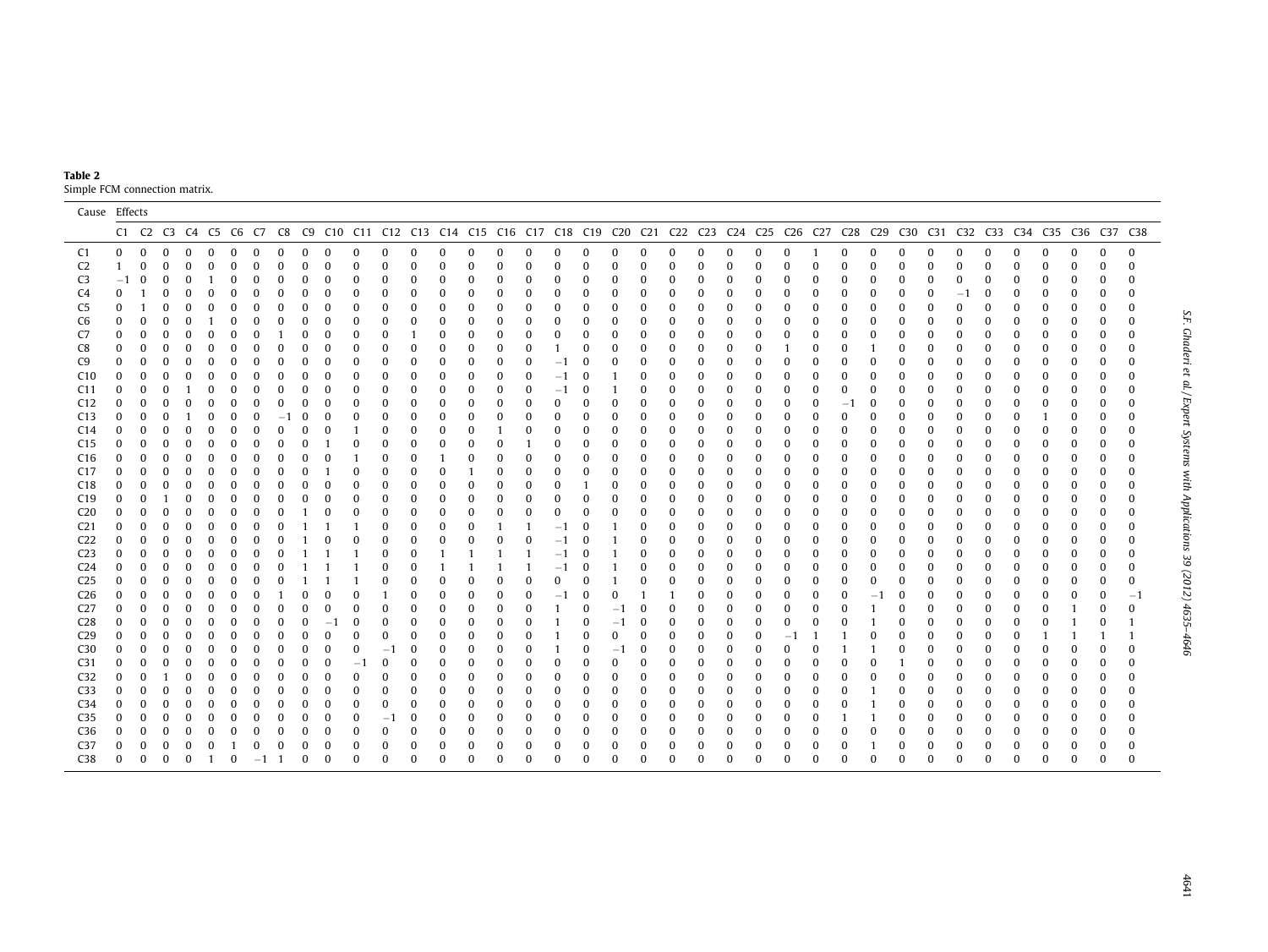| Table 3 |                                 |
|---------|---------------------------------|
|         | Weighted FCM connection matrix. |

|                        | Cause Effects |                |               |                |          |          |                  |          |               |                 |                 |               |                      |                      |                      |          |                 |                            |              |            |          |          |               |        |               |                      |                  |                      |                                                                                                                        |          |          |                      |               |          |        |               |          |                      |
|------------------------|---------------|----------------|---------------|----------------|----------|----------|------------------|----------|---------------|-----------------|-----------------|---------------|----------------------|----------------------|----------------------|----------|-----------------|----------------------------|--------------|------------|----------|----------|---------------|--------|---------------|----------------------|------------------|----------------------|------------------------------------------------------------------------------------------------------------------------|----------|----------|----------------------|---------------|----------|--------|---------------|----------|----------------------|
|                        | C1            | C <sub>2</sub> |               | C3 C4 C5 C6 C7 |          |          |                  | C8       |               |                 |                 |               |                      |                      |                      |          |                 |                            |              |            |          |          |               |        |               |                      |                  |                      | C9 C10 C11 C12 C13 C14 C15 C16 C17 C18 C19 C20 C21 C22 C23 C24 C25 C26 C27 C28 C29 C30 C31 C32 C33 C34 C35 C36 C37 C38 |          |          |                      |               |          |        |               |          |                      |
| C1                     | $\mathbf{0}$  | $\mathbf{0}$   | 0             | $\bf{0}$       | $\bf{0}$ | 0        | $\mathbf 0$      | 0        | $\bf{0}$      | $\bf{0}$        | $\bf{0}$        | $\bf{0}$      | $\Omega$             | $\Omega$             | $\Omega$             | 0        | $\bf{0}$        | 0                          | $\bf{0}$     | 0          | 0        | $\Omega$ | $\bf{0}$      | 0      | 0             | $\bf{0}$             | $0.05 \quad 0$   |                      | $\bf{0}$                                                                                                               | $\Omega$ | 0        | $\bf{0}$             | 0             | 0        | 0      | $\mathbf{0}$  | $\bf{0}$ | $\bf{0}$             |
| C <sub>2</sub>         | 0.5           | 0              | $\Omega$      | $\bf{0}$       | $\Omega$ | $\Omega$ |                  | $\Omega$ | $\Omega$      | $\bf{0}$        |                 | 0             | $\Omega$             |                      | 0                    | $\Omega$ | $\Omega$        | $\bf{0}$                   | $\Omega$     | $\Omega$   | $\Omega$ |          | $\Omega$      | 0      | $\Omega$      | $\bf{0}$             | $\Omega$         | $\bf{0}$             |                                                                                                                        |          |          | $\Omega$             | $\Omega$      | 0        |        | $\Omega$      |          | $\bf{0}$             |
| C <sub>3</sub>         | $-0.3$        | $\bf{0}$       | 0             | $\bf{0}$       | 0.3      | $\bf{0}$ | $\Omega$         | 0        | 0             | 0               |                 | $\Omega$      | $\Omega$             | 0                    | 0                    | 0        | $\Omega$        | $\Omega$                   | $\Omega$     | 0          | 0        |          | $\Omega$      | 0      | 0             | $\Omega$             | $\Omega$         | $\Omega$             | 0                                                                                                                      | 0        | $\Omega$ | $\bf{0}$             | $\bf{0}$      | 0        | 0      | $\Omega$      |          | $\bf{0}$             |
| C4                     | 0             | 0.45           | $\bf{0}$      | $\bf{0}$       | 0        | $\Omega$ | $\Omega$         | 0        | $\bf{0}$      | 0               | 0               | 0             | 0                    |                      | 0                    | 0        | $\Omega$        | 0                          | -0           | 0          | 0        |          | $\Omega$      | 0      | 0             | $\Omega$             | $\Omega$         | $\bf{0}$             | 0                                                                                                                      | 0        | 0        | $-0.6$               | 0             | 0        | 0      | 0             |          | $\Omega$             |
| C <sub>5</sub>         | $\bf{0}$      | 0.35           | $\bf{0}$      | $\bf{0}$       | 0        | $\Omega$ | $\Omega$         | 0        | $\bf{0}$      | $\Omega$        | 0               | 0             | $\Omega$             | $\Omega$             | $\Omega$             | $\Omega$ | $\Omega$        | $\Omega$                   | $\Omega$     | 0          | $\Omega$ |          | $\Omega$      | 0      | $\Omega$      | $\Omega$             | $\Omega$         | $\Omega$             | $\Omega$                                                                                                               | 0        | 0        | $\Omega$             | $\mathbf 0$   | 0        | 0      | $\Omega$      |          | $\Omega$             |
| C6                     | $\Omega$      | $\bf{0}$       | 0             | $\bf{0}$       | 0.1      | 0        | $\Omega$         | 0        | $\bf{0}$      | $\Omega$        |                 | 0             | $\Omega$             | $\Omega$             | 0                    | 0        | $\Omega$        | $\Omega$                   | $\Omega$     | 0          | $\Omega$ |          | $\Omega$      | 0      | 0             | $\bf{0}$             | $\Omega$         | $\Omega$             | $\Omega$                                                                                                               | 0        | 0        | $\Omega$             | $\Omega$      | 0        | 0      | $\Omega$      |          | $\Omega$             |
| C7                     |               | $\Omega$       | $\Omega$      | $\bf{0}$       | $\Omega$ | $\Omega$ | $\Omega$         | 0.2      | $\bf{0}$      | $\bf{0}$        |                 | $\Omega$      | 0.6                  | $\Omega$             | 0                    | 0        | $\Omega$        | $\Omega$                   | $\Omega$     | 0          | $\Omega$ |          | $\Omega$      | 0      | $\Omega$      | $\bf{0}$             | $\Omega$         | $\Omega$             | $\Omega$                                                                                                               | 0        | 0        | $\Omega$             | 0             | 0        | 0      | $\Omega$      |          | $\Omega$             |
| C8                     |               | 0              | 0             | 0              | 0        | $\Omega$ | $\Omega$         | 0        | 0             | 0               | 0               | 0             | 0                    | 0                    | 0                    | 0        | $\bf{0}$        | 0.3                        | $\bf{0}$     | 0          | $\Omega$ |          | 0             | 0      | 0             | 0.2                  | $\Omega$         | $\bf{0}$             | 0.4                                                                                                                    | 0        | 0        | 0                    | 0             | 0        | 0      | 0             |          | $\Omega$             |
| C9                     | 0             | 0              | 0             | 0              | 0        | 0        | 0                | 0        | 0             | 0               | 0               | 0             | 0                    | 0                    | 0                    | 0        | $\bf{0}$        | $-0.4 \quad 0$             |              | 0          | 0        |          | 0             | 0      | 0             | 0                    | $\Omega$         | 0                    | 0                                                                                                                      | U        | 0        | 0                    | 0             | 0        | 0      | 0             |          | $\Omega$             |
| C <sub>10</sub>        | $\Omega$      | $\bf{0}$       | 0             | 0              | 0        | $\Omega$ | 0                | 0        | 0             | 0               | 0               | 0             | 0                    | 0                    | 0                    | 0        | $\bf{0}$        | $-0.2$ 0                   |              | 0.2        | 0        |          | 0             | 0      | 0             | 0                    | $\Omega$         | $\bf{0}$             | 0                                                                                                                      | 0        | 0        | 0                    | 0             | 0        | 0      | 0             |          | $\Omega$             |
| C <sub>11</sub>        | $\Omega$      | $\bf{0}$       | 0             | 0.2            | 0        | 0        |                  | 0        | 0             | 0               |                 | 0             | 0                    | 0                    | 0                    | 0        | $\bf{0}$        | $-0.1 \quad 0$             |              | 0.2        | $\Omega$ |          | 0             | 0      | 0             | $\Omega$             | $\Omega$         | $\mathbf{0}$         | 0                                                                                                                      | 0        | 0        | 0                    | 0             | 0        | 0      | $\Omega$      |          | $\Omega$             |
| C12                    | $\bf{0}$      | 0              | 0             | $\bf{0}$       | 0        | 0        | 0                | 0        | 0             | 0               | 0               | 0             | 0                    | $\Omega$             | 0                    | 0        | $\Omega$        | 0                          | $\Omega$     | 0          | 0        |          | 0             | 0      | 0             | $\bf{0}$             | $\bf{0}$         | $-0.$                | 0                                                                                                                      | 0        | 0        | 0                    | 0             | 0        | 0      | $\bf{0}$      |          | $\Omega$             |
| C13                    | $\bf{0}$      | $\bf{0}$       | 0             | 0.3            | $\bf{0}$ | 0        | 0                | $-0.1$   | $\mathbf{0}$  | 0               | 0               | $\bf{0}$      | 0                    | $\Omega$             | 0                    | 0        | 0               | $\Omega$                   | 0            | 0          | 0        |          | 0             | 0      | 0             | 0                    | $\Omega$         | $\bf{0}$             | -0                                                                                                                     | 0        | 0        | 0                    | 0             | 0        | 0.1    | $\bf{0}$      |          | $\Omega$             |
| C <sub>14</sub>        | 0             | 0              | 0             | 0              | 0        | $\Omega$ | 0                | 0        | 0             | 0               | 0.5             | 0             | 0                    | 0                    | 0                    | 0.3      | 0               | 0                          | 0            | 0          | 0        |          | 0             | 0      | 0             | 0                    | 0                | 0                    |                                                                                                                        | O        | 0        | 0                    | 0             | 0        | 0      | 0             |          | $\Omega$             |
| C <sub>15</sub>        | 0             | $\bf{0}$       | 0             | 0              | 0        | 0        | 0                | 0        | 0             | 0.6             | 0               | $\bf{0}$      | $\mathbf{0}$         | $\Omega$             | $\boldsymbol{0}$     | 0        | 0.3             | $\Omega$                   | 0            | 0          | $\Omega$ |          | 0             | 0      | 0             | $\Omega$             | $\Omega$         | $\bf{0}$             |                                                                                                                        | 0        | 0        | $\bf{0}$             | $\bf{0}$      | 0        | 0      | $\bf{0}$      |          | $\mathbf 0$          |
| C16                    | 0             | $\Omega$       | $\Omega$      | 0              | 0        | 0        |                  | 0        | $\bf{0}$      | 0               | 0.5             | $\Omega$      | $\bf{0}$             | 0.4                  | 0                    | 0        | $\Omega$        | 0                          | $\Omega$     | 0          | 0        |          | 0             | 0      | 0             | $\Omega$             |                  | $\Omega$             |                                                                                                                        | 0        | 0        | $\Omega$             | 0             | 0        | 0      | $\Omega$      |          | $\Omega$             |
| C17                    | $\Omega$      | $\Omega$       | $\Omega$      | 0              | 0        | 0        | 0                | $\Omega$ | 0             | 0.6             | $\Omega$        | 0             | $\bf{0}$             | $\Omega$             | 0.4                  | 0        | 0               | $\bf{0}$                   | $\Omega$     | 0          | $\Omega$ |          | 0             | 0      | 0             | $\Omega$             | 0                | $\bf{0}$             |                                                                                                                        | 0        | 0        | 0                    | $\Omega$      | 0        | 0      | $\bf{0}$      |          | $\Omega$             |
| C18                    | 0             | $\Omega$       | 0             | $\bf{0}$       | 0        | $\Omega$ | $\Omega$         | 0        | 0             | 0               | 0               | 0             | $\Omega$             | $\Omega$             | 0                    | 0        | 0               | 0                          | 0.8          | -0         | 0        |          | $\Omega$      | 0      | 0             | $\Omega$             |                  | $\Omega$             |                                                                                                                        | 0        | 0        | $\Omega$             | $\Omega$      | 0        | 0      | $\bf{0}$      |          | $\Omega$             |
| C19                    | $\bf{0}$      | 0              | 0.1           | 0              | 0        | $\Omega$ | 0                | 0        | 0             | 0               | 0               | 0             | 0                    | 0                    | 0                    | 0        | $\bf{0}$        | 0<br>$\Omega$              | 0            | 0          | 0        |          | 0             | 0      | 0             | $\Omega$             | $\Omega$         | 0                    | 0                                                                                                                      | U        | 0        | 0                    | 0             | 0        | 0      | 0             |          | $\Omega$             |
| C <sub>20</sub>        | $\bf{0}$      | $\bf{0}$       | 0             | 0              | $\Omega$ | 0        | 0                | $\Omega$ | 0.5           | $\bf{0}$        | $\Omega$        | $\Omega$      | $\bf{0}$             | 0                    | 0                    | 0        | $\Omega$        |                            | $\Omega$     | $\Omega$   | $\Omega$ |          | $\Omega$      | 0      | 0             | $\Omega$             |                  | $\bf{0}$             |                                                                                                                        | 0        | 0        | $\bf{0}$             | $\bf{0}$      | 0        | 0      | $\Omega$      |          | $\Omega$             |
| C21<br>C <sub>22</sub> | 0<br>$\bf{0}$ | 0              | $\Omega$<br>0 | $\bf{0}$       | 0<br>0   | 0        | 0<br>$\mathbf 0$ | 0        | $0.3 \quad 0$ | $0.2 \quad 0.5$ | 0.5<br>$\bf{0}$ | $\bf{0}$      | $\bf{0}$<br>$\bf{0}$ | $\bf{0}$<br>$\Omega$ | $\bf{0}$<br>$\bf{0}$ | 0.6<br>0 | 0.6<br>$\bf{0}$ | $-0.4 \quad 0$<br>$-0.5$ 0 |              | 0.3        | 0        |          | $\Omega$<br>0 | 0<br>0 | 0             | $\Omega$<br>$\bf{0}$ | $\Omega$         | $\Omega$<br>$\bf{0}$ | 0                                                                                                                      | 0<br>0   | 0        | $\Omega$<br>$\bf{0}$ | $\bf{0}$      | 0        | 0      | $\Omega$      |          | $\Omega$<br>$\Omega$ |
| C <sub>23</sub>        | $\bf{0}$      | 0<br>$\Omega$  | 0             | 0<br>$\bf{0}$  | $\Omega$ | 0<br>0   | 0                | 0<br>0   |               | $0.4$ 0.5       | 0.4             | 0<br>$\bf{0}$ | $\Omega$             | 0.6                  | 0.6                  | 0.5      | 0.5             | $-0.5$ 0                   |              | 0.5<br>0.5 | 0<br>0   |          | $\bf{0}$      | 0      | 0<br>$\Omega$ | $\bf{0}$             | $\Omega$         | $\Omega$             | $\Omega$                                                                                                               | 0        | 0<br>0   | $\Omega$             | 0<br>$\bf{0}$ | 0<br>0   | 0<br>0 | 0<br>$\Omega$ |          | $\Omega$             |
| C <sub>24</sub>        | $\bf{0}$      | $\bf{0}$       | 0             | 0              | 0        | 0        | $\mathbf 0$      | $\Omega$ |               | $0.3$ 0.5       | 0.4             | 0             | 0                    | 0.6                  | 0.6                  | 0.5      | 0.5             | $-0.5$ 0                   |              | 0.4        | 0        |          | $\Omega$      | 0      | 0             | $\Omega$             | $\Omega$         | $\bf{0}$             | 0                                                                                                                      | 0        | 0        | $\bf{0}$             | 0             | 0        | 0      | $\Omega$      |          | $\Omega$             |
| C <sub>25</sub>        | $\bf{0}$      | $\bf{0}$       | 0             | $\bf{0}$       | $\Omega$ | $\Omega$ | $\mathbf 0$      | 0        |               | $0.2 \quad 0.2$ | 0.2             | 0             | $\Omega$             | $\Omega$             | $\Omega$             | $\Omega$ | $\bf{0}$        | $\Omega$                   | $\mathbf{0}$ | 0.2        | 0        | $\Omega$ | $\bf{0}$      | 0      | $\Omega$      | $\Omega$             | $\Omega$         | $\bf{0}$             | $\Omega$                                                                                                               | $\Omega$ | $\Omega$ | $\Omega$             | $\bf{0}$      | 0        | 0      | $\Omega$      |          | $\Omega$             |
| C <sub>26</sub>        | $\mathbf 0$   | $\Omega$       | $\Omega$      | $\bf{0}$       | $\Omega$ | $\Omega$ | $\Omega$         | 0.3      | $\bf{0}$      | $\bf{0}$        | $\Omega$        | 0.8           | $\Omega$             |                      | $\Omega$             | $\Omega$ | $\Omega$        | $-0.2$ 0                   |              | 0          | 0.7      | 0.3      | $\Omega$      | 0      | $\Omega$      | $\bf{0}$             | $\Omega$         | $\Omega$             | $-0.6$                                                                                                                 | -0       | 0        | $\Omega$             | $\Omega$      | 0        | 0      | $\Omega$      |          | $-0.5$               |
| C <sub>27</sub>        | $\mathbf 0$   | $\Omega$       | $\Omega$      | $\bf{0}$       | $\Omega$ | $\Omega$ | $\Omega$         | 0        | $\bf{0}$      | $\Omega$        | $\Omega$        | $\bf{0}$      | $\Omega$             |                      | 0                    | 0        | $\Omega$        | 0.4                        | 0            | $-0.5$ 0   |          |          | $\Omega$      | 0      | 0             | $\bf{0}$             | $\Omega$         | $\Omega$             | 0.4                                                                                                                    | 0        | $\bf{0}$ | 0                    | 0             | 0        | 0      | 0.5           | $\bf{0}$ | $\bf{0}$             |
| C <sub>28</sub>        | $\Omega$      | $\Omega$       | $\Omega$      | $\bf{0}$       | 0        | $\Omega$ | $\Omega$         | 0        | $\bf{0}$      | $-0.5$          | $\mathbf 0$     | 0             | $\Omega$             |                      | $\bf{0}$             | $\Omega$ | $\Omega$        | 0.5                        | 0            | $-0.4$ 0   |          |          | $\Omega$      | 0      | $\Omega$      | $\bf{0}$             | $\Omega$         | $\Omega$             | 0.6                                                                                                                    | $\Omega$ | 0        | $\Omega$             | 0             | $\Omega$ | 0      | 0.3           | $\bf{0}$ | 0.4                  |
| C <sub>29</sub>        | $\bf{0}$      | 0              | 0             | 0              | 0        | 0        | 0                | 0        | 0             | 0               | 0               | $\bf{0}$      | 0                    | 0                    | 0                    | 0        | $\bf{0}$        | 0.6                        | $\bf{0}$     | 0          | 0        |          | $\bf{0}$      | 0      | 0             | $-0.6$ 0.6           |                  | 0.6                  | 0                                                                                                                      | 0        | 0        | $\bf{0}$             | $\bf{0}$      | $\bf{0}$ | 0.5    | 0.4           | 0.5      | 0.5                  |
| C <sub>30</sub>        | $\bf{0}$      | $\bf{0}$       | 0             | $\bf{0}$       | 0        | $\Omega$ | 0                | 0        | 0             | 0               | $\bf{0}$        | $-0.4$        | 0                    |                      | 0                    | 0        | 0               | 0.3                        | 0            | $-0.3$     | $\bf{0}$ |          | 0             | 0      | 0             | $\bf{0}$             | $\bf{0}$         | 0.5                  | 0.4                                                                                                                    | 0        | 0        | 0                    | 0             | 0        | 0      | $\bf{0}$      | O        | $\bf{0}$             |
| C31                    | $\bf{0}$      | 0              | $\Omega$      | $\bf{0}$       | 0        | $\Omega$ |                  | 0        | 0             | 0               | $-0.4$          | 0             | 0                    |                      | 0                    | 0        | $\Omega$        | 0                          | $\Omega$     | 0          | $\Omega$ |          | 0             | 0      | 0             | 0                    | $\Omega$         | $\bf{0}$             | 0                                                                                                                      | 0.4      | 0        | 0                    | 0             | 0        | 0      | $\Omega$      |          | $\bf{0}$             |
| C <sub>32</sub>        | 0             | $\bf{0}$       | 0.6           | 0              | 0        | 0        | 0                | 0        | 0             | 0               | 0               | 0             | 0                    |                      | 0                    | 0        | 0               | 0                          | $\Omega$     | 0          | 0        |          | 0             | 0      | 0             | $\bf{0}$             | 0                | $\bf{0}$             | $\Omega$                                                                                                               | 0        | 0        | 0                    | 0             | 0        | 0      | 0             |          | $\Omega$             |
| C33                    | $\bf{0}$      | $\Omega$       | 0             | $\bf{0}$       | 0        | 0        | 0                | 0        | 0             | 0               |                 | 0             | 0                    | 0                    | 0                    | 0        | 0               | $\Omega$                   | $\Omega$     | 0          | $\Omega$ |          | 0             | 0      | 0             | 0                    | $\Omega$         | $\bf{0}$             | 0.4                                                                                                                    | 0        | 0        | 0                    | 0             | 0        | 0      | $\Omega$      |          | $\Omega$             |
| C34                    | $\bf{0}$      | 0              | 0             | $\bf{0}$       | 0        | $\Omega$ | 0                | 0        | 0             | 0               | 0               | $\bf{0}$      | 0                    |                      | 0                    | 0        | $\Omega$        | 0                          | $\Omega$     | 0          | 0        |          | 0             | 0      | 0             | 0                    | $\bf{0}$         | $\bf{0}$             | 0.4                                                                                                                    | 0        | 0        | 0                    | 0             | 0        | 0      | 0             |          | $\Omega$             |
| C <sub>35</sub>        | $\bf{0}$      | $\bf{0}$       | 0             | $\bf{0}$       | 0        | 0        | 0                | 0        | 0             | 0               | 0               | $-0.3$        | $\bf{0}$             |                      | 0                    | 0        | 0               | 0                          | $\Omega$     | 0          | 0        |          | 0             | 0      | 0             | $\bf{0}$             | $\boldsymbol{0}$ | 0.3                  | 0.3                                                                                                                    | 0        | 0        | 0                    | $\bf{0}$      | 0        | 0      | 0             |          | 0                    |
| C36                    | 0             | 0              | 0             | $\bf{0}$       | 0        | $\Omega$ | 0                | 0        | 0             | 0               |                 | 0             | $\Omega$             |                      | 0                    | 0        | $\Omega$        | 0                          | $\Omega$     | O          | 0        |          | 0             | 0      | 0             | 0                    | $\bf{0}$         | $\bf{0}$             | 0                                                                                                                      | 0        | 0        | 0                    | 0             | 0        | 0      | $\Omega$      |          | $\Omega$             |
| C <sub>37</sub>        | $\Omega$      | 0              | 0             | 0              | $\Omega$ | 0.7      | 0                | 0        | 0             | 0               |                 | 0             | 0                    |                      | 0                    | 0        | 0               | $\bf{0}$                   | $\Omega$     | 0          | 0        |          | $\Omega$      | 0      | 0             | 0                    | 0                | $\bf{0}$             | 0.4                                                                                                                    |          | 0        | 0                    | 0             | 0        | 0      | $\bf{0}$      |          | $\bf{0}$             |
| C <sub>38</sub>        | $\Omega$      | $\Omega$       | 0             | $\bf{0}$       | 0.4      | $\bf{0}$ | $-0.4$ 0.5       |          | O             |                 | U               | 0             | $\Omega$             |                      | $\Omega$             | $\Omega$ | O               | $\Omega$                   | $\Omega$     | $\Omega$   | $\Omega$ |          | $\Omega$      | O      |               | $\Omega$             | $\Omega$         | $\Omega$             | $\Omega$                                                                                                               | O        | 0        | $\bf{0}$             | $\Omega$      | 0        | 0      | $\Omega$      |          | $\bf{0}$             |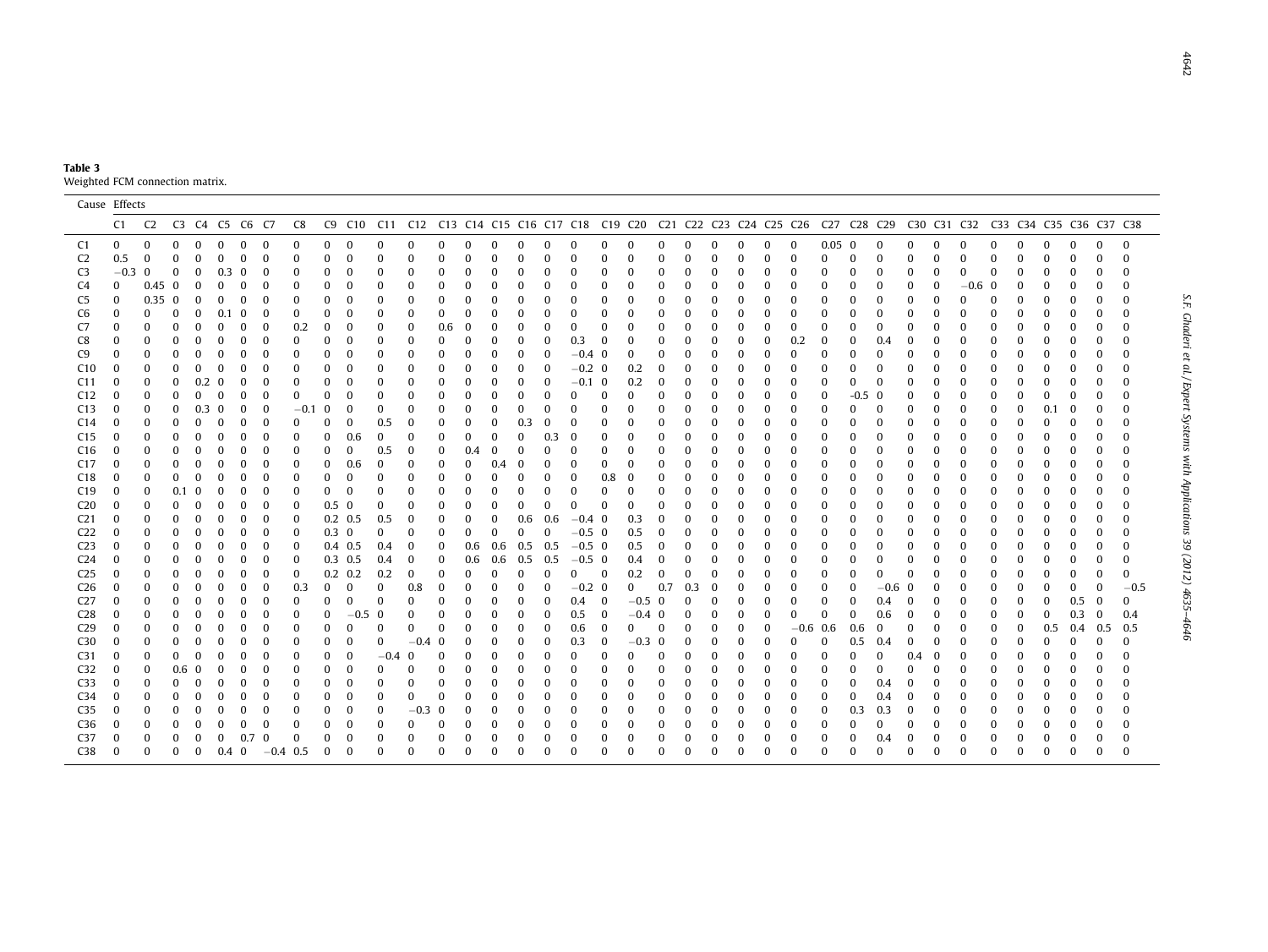<span id="page-8-0"></span>

Fig. 2. The directed graph for the expert opinion.

by using FCM, other concepts can be held as on state. This proposed process can be used for analyzing complex systems like as defined system in this study. Thus, the FCMs give us the hidden pattern. It should be noted that other methods do not provide these results with the unsupervised data.

### 4.2. CASE II: weighted FCM

In this case, an expert gives weighted connection matrix. This matrix is represented in Table 3. In addition, the FCM matrix can be used usefully for clearly measuring the composite effects resulting from changes of multiple factors. For example, consider two situations:

Situation 1: Suppose that three factors changed. Then stimulus input vector may be obtained as follows:

Stimulus Input Forecasted price accurate =  $-0.1$ . Changes of climate = 0.2. Market clearing price =  $-0.3$ .

This information can be organized into stimulus input vector1.

Stimulus vector  $1 = (0, 0, 0, 0, 0, 0, 0, 0, 0, -0.1, 0, 0, 0)$ 0; 0; 0; 0; 0; 0; 0; 0; 0; 0; 0; 0; 0; 0; 0;  $(0, 0, 0, 0.2, 0, 0, 0, 0, 0, 0, -0.3)$ 

Therefore multiplying this stimulus input vector with FCM matrix, a consequence vector can be obtained as follows:

Stimulus vector i \* weighted matrix = stimulus vector $(i + 1)$  (5)

Therefore, stimulus vector 2 can be obtained using (5) as follows:

Stimulus vector 2 ¼ ð0; 0; 0; 0; -0:12; 0; 0:12; -0:15; 0; 0;  $-0.08, 0, 0, 0, 0, 0, 0, 0.02, 0,$  $-0.02, 0, 0, 0, 0, 0, 0, 0, 0, 0, 0.08,$  $0, 0, 0, 0, 0, 0, 0, 0)$ 

It can be observed from the above that considered changes can vary some concepts as follows:

Highest proposed price by  $GENCO = -0.12$ . Market demand = 0.12. Forecasted load accuracy  $= -0.08$ . Risk for GENCO = 0.02. Selection of appropriate strategy for bidding  $= -0.02$ . Market demand uncertainty = 0.08.

Obtained results from the last transition are shown by Table 4. The consequence vector may be interpreted such that changes in those three factors including forecasted price accuracy by GEN-CO, changes of climate, and market clearing price affect the profit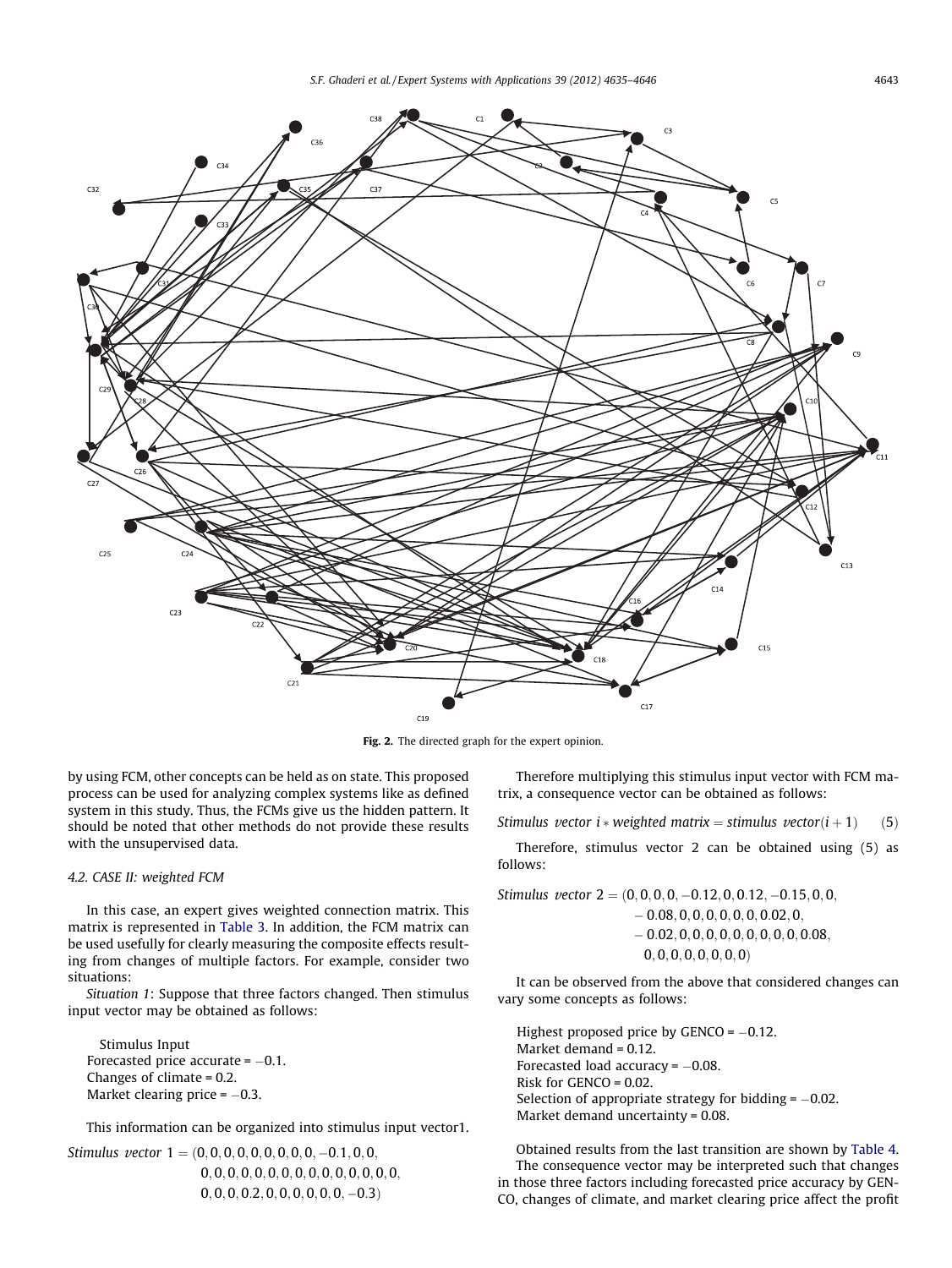<span id="page-9-0"></span>Table 4

Results from sensitivity analysis.

| Node no.        | Concepts                                  | <b>Status</b> |
|-----------------|-------------------------------------------|---------------|
| C1              | Profit                                    | $-0.021$      |
| C <sub>2</sub>  | Revenue                                   | $-0.007$      |
| C <sub>3</sub>  | Total cost                                | 0.002         |
| C <sub>4</sub>  | Total Proposed quantity                   | 0.022         |
| C8              | Rival numbers                             | $-0.016$      |
| C <sub>9</sub>  | <b>Bidding</b>                            | $-0.020$      |
| C10             | Forecasted price                          | $-0.020$      |
| C12             | Demand and supply                         | $-0.024$      |
| C18             | Risk                                      | 0.020         |
| C19             | Risk cost                                 | $-0.010$      |
| C <sub>20</sub> | Selection of strategy for bidding         | $-0.016$      |
| C <sub>21</sub> | Accessibility to market information       | $-0.021$      |
| C <sub>22</sub> | Accessibility to rival's information      | $-0.009$      |
| C <sub>26</sub> | Competition                               | 0.022         |
| C <sub>27</sub> | Changes of Rival's bidding strategy       | $-0.017$      |
| C <sub>28</sub> | Market clearing price volatility          | $-0.001$      |
| C <sub>29</sub> | Market manipulation                       | 0.052         |
| C <sub>32</sub> | Production cost                           | 0.010         |
| C <sub>35</sub> | Congestion                                | $-0.007$      |
| C36             | Changes of rival's profit                 | 0.001         |
| C <sub>37</sub> | Change of regulator behavior and politics | $-0.014$      |
| C <sub>38</sub> | Market clearing price                     | 0.017         |

of GENCO negatively by –0.02, the market manipulation positively by 0.05, and so on. Therefore, we conclude that changes of three factors may affect the profit of a GENCO most unfavorably.

Situation 2: If four factors change including forecasted price accuracy (+0.3), experience of GENCO (+0.4), changes of climate (+0.1), and market clearing price (+0.4), stimulus input vector 1can be organized as follows.

Stimulus vector 1 ¼ ð0; 0; 0; 0; 0; 0; 0; 0; 0; 0:3; 0; 0; 0; 0; 0; 0; 0;  $0, 0, 0, 0, 0, 0.4, 0, 0, 0, 0, 0, 0, 0, 0.1, 0,$  $0, 0, 0, 0, 0, 0.4$ 

Then a consequence vector may be obtained as follows.

 $Consequence \, vector = (0.03, 0.01, -0.02, 0.02, 0, 0, 0, 0.02,$ 0:03; 0:08; 0:08; 0:03; 0; 0:03; 0:03;  $0.02, 0.02, -0.08, -0.04, 0.09, 0.03,$  $0.01, 0, 0, 0, -0.06, 0.06, 0.07, -0.02,$  $(0, 0, -0.01, 0, 0, 0.04, 0.04, 0.05, 0.04)$ 

Consequence vector show composite effect of stimulus input vectors on the goal is +0.03 which means that changes of those factors may affect the profit of GENCO positively by 0.03.

|--|--|

The features of the FCM approach versus other methods.

By this way, one can analysis different scenarios viewpoint of profit maximization of a GENCO and determine key factors. After determining key factors, more factors can be considered. Finally, the GENCO can determine its strategy for profit maximization. Also, FCM approach can be used for each goal.

### 5. Conclusion

Simulation can be used in a wide range of applications in an electricity market. There are many reasons that market players and regulators are very interested in anticipate the behavior of the market. Behavior of a GENCO in electricity market is an important factor affect on market behavior. Many factors affect the GEN-CO's behavior directly and indirectly.

In this study, a new approach based on FCM was introduced to model and simulate GENCO behavior in the electricity market viewpoint of profit maximization. It was studied how determined factors by an expert affect on GENCO profit. Important factors that affect on strategic behavior of a GENCO were defined. To identify key factors relevant to the goal, a FCM was built and then analyzed. To analyze defined system, two cases as simple FCM and weighted FCM were considered. Simple FCM showed how determined factors affect on goal. For example, we analyzed how market manipulation by players can affect on profit of GENCO. Therefore, by the proposed approach, we inferred how the market manipulations by players vary the revenue of GENCO, total costs of GENCO, highest proposed price and risk of GENCO. Therefore, a hidden pattern was obtained using simple FCM. The proposed process can be used for analyzing complex systems such as the defined system of this study. Thus, the FCM provides the hidden pattern. Other method can't provide these results with the unsupervised data.

Also, weighted FCM was used for sensitivity analysis of the model. In this case, the weighted FCM was used usefully for clearly measuring the composite effects resulting from changes of multiple factors. This application was shown by two different situations. In the first situation, the change of three factors was assumed. Therefore, we concluded that changes of three factors including forecasted price accuracy by  $GENCO$   $(-0.1)$ , changes of climate  $(+0.2)$ , and market clearing price  $(-0.3)$  affect the profit of GENCO negatively by -0.02. In situation 2, it was assumed that four factors changed. Changes include forecasted price accuracy (+0.3), experience of GENCO (+0.4), changes of climate (+0.1), and market clearing price (+0.4). Consequence vector showed composite effect of stimulus input vectors on the goal was +0.03 which means that changes of those factors affected the profit of GENCO positively by 0.03. By this approach, one can analyze different scenarios viewpoint of profit maximization of a GENCO and determine key

| Method                                  | Feature                                     |                          |                                            |                                                              |                                                    |              |
|-----------------------------------------|---------------------------------------------|--------------------------|--------------------------------------------|--------------------------------------------------------------|----------------------------------------------------|--------------|
|                                         | Application of<br>FCM for GENCO<br>modeling | Behavioral<br>simulation | Sensitivity analysis<br>using weighted FCM | Identifying key<br>factors related to<br>profit maximization | Data uncertainty and<br>environmental<br>ambiguity | Optimization |
| The proposed FCM approach of this study | $\sqrt{ }$                                  |                          |                                            |                                                              |                                                    |              |
| Ernst et al. (2004)                     |                                             |                          |                                            |                                                              |                                                    |              |
| Yin et al. (2007)                       |                                             |                          |                                            |                                                              |                                                    |              |
| Borrie et al. (2006)                    |                                             |                          |                                            |                                                              |                                                    |              |
| Akbari et al. (2009)                    |                                             |                          |                                            |                                                              |                                                    |              |
| Liu and Wu $(2006)$                     |                                             |                          |                                            |                                                              |                                                    |              |
| Chen et al. (2009)                      |                                             |                          |                                            |                                                              |                                                    |              |
| Yin et al. (2007)                       |                                             |                          |                                            |                                                              |                                                    |              |
| Da-Wei and Xue-Shan (2009)              |                                             |                          |                                            |                                                              |                                                    |              |
| Hong and Hong (2005)                    |                                             |                          |                                            |                                                              |                                                    |              |
| Bajpai and Singh (2008)                 |                                             |                          |                                            |                                                              |                                                    |              |
| Jain and Srivastava (2009)              |                                             |                          |                                            |                                                              |                                                    |              |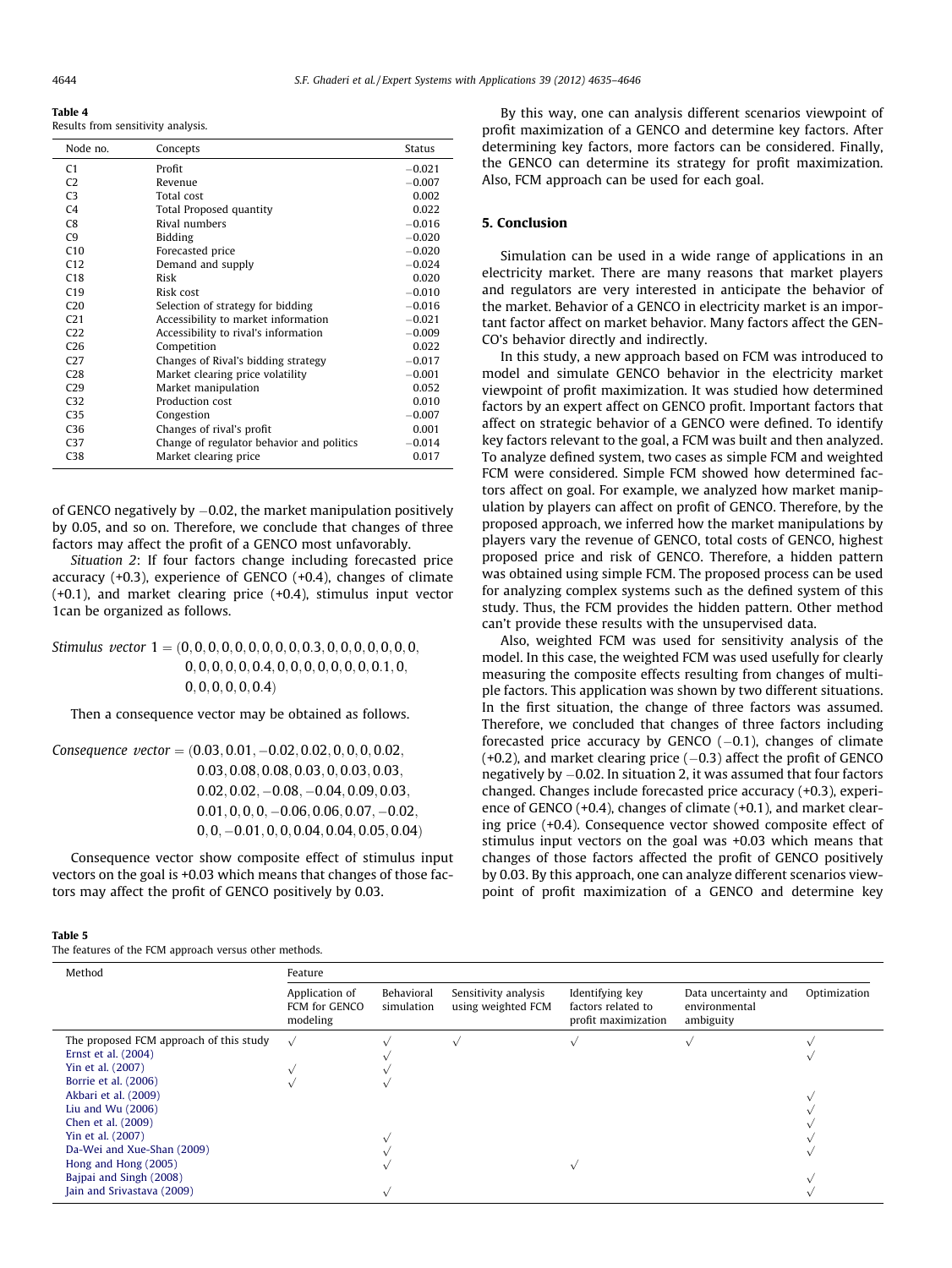<span id="page-10-0"></span>factors. At the end, GENCO can determine the strategy to maximize its own profit based on analysis.

The proposed FCM approach is also compared with some of the current studies and methods in electricity markets. Its features are compared with previous methods to show its advantages over previous ones (Table 5). The proposed FCM approach is capable of simulating and modeling the behavior of GENCO to maximize its profit. Also, it has the ability of evaluating the influential and effective factors with respect to the objective of FCM model, i.e. profit. Moreover, using the proposed approach leads to identification of the key factors related to the objective of the FCM model.

Future research topics are as follows: (1) how can we obtain a unified knowledge about factors when several experts have different opinions and (2) what if we use more refined FCM in which edge values are defined more rigorously such as fuzzy partial relationship.

An alternative to the existing logics is neutrosophic logic. In this approach, a mathematical model of uncertainty, vagueness, ambiguity, imprecision, undefined, unknown, incompleteness, inconsistency, redundancy, contradiction are represented. By this logic, we can estimate that each proposition has the percentage of truth, the percentage of indeterminacy, and the percentage of falsity ([Vsan](#page-11-0)[tha Kandasamy & Smarandache, 2003](#page-11-0)). In this approach, a subset of truth (or indeterminacy, or falsity), is used instead of using a number, because in many cases, the percentages of truth and of falsity can not be exactly determined but approximated; for example a proposition is between 30% and 40% true. Neutrosophic logic is a further generalization of the theory of fuzzy logic ([Vsantha Kandas](#page-11-0)[amy & Smarandache, 2003](#page-11-0)). Sensitivity analysis by this new structure — the NCM can be greater than the FCM; therefore NCM is capable of giving results. Also, by NCM, an expert has a larger liberty of intuition, because he can express not just the positive, negative and absence of impacts but also the indeterminacy of impacts. For future study, we are going to develop our study by using of NCM-approach.

### Acknowledgements

The authors would like to acknowledge the financial support of University of Tehran for this research under Grant number 25652/ 1/01.The authors are grateful for the valuable comments and suggestion from the respected reviewers. Their valuable comments and suggestions have enhanced the strength and significance of our paper.

### Appendix I

- % read the input vector, suppose there are N concepts and element j is 1 and others are zeros
- % Give the connection matrix. It is a matrix with dimension N by N
- While input\_vector  $\sim=$  conclude\_vector

Conclude\_vector=input\_vector\*FCM\_matrix;

- For i=1:N
- If conclude\_vector(i)>0
- Threshod\_vector(i)=1;
- End %endif
- If conclude\_vector(i)<0
- Threshold\_vector(i)=-1;
- End%endif
- end %endfor
- threshold\_vector(j)=1;
- input\_vector=threshold\_vector;
- end%end while
- 

### References

- Akbari, s., Kabiri, M., & Amjady, N. (2009). Optimal bidding strategy of power generating companies with consideration of load forecast uncertainty. Journal of Applied Science, 9(12), 2218–2227.
- Amelin, M. (2004). On Monte Carlo simulation and analysis of electricity markets. Stockholm: Royal Institute of Technology. Department of Electrical Engineering.
- Azadeh, A., Arab, R., & Behfard, S. (2010). An adaptive intelligent algorithm for forecasting long term gasoline demand estimation: The cases of USA, Canada, Japan, Kuwait and Iran. Expert Systems with Applications, 37(12), 7427–7437.
- Azadeh, A., Saberi, M., Gitiforouz, A., & Saberi, Z. (2009). A hybrid simulation adaptive-network-based fuzzy inference system for improvement of electricity consumption estimation. Expert Systems with Applications, 36, 11108–11117.
- Badri, A., Jadid, S., Moghaddam, M. P., & Rashidinejad, M. (2009). Impact of generators' behaviors on Nash equilibrium considering transmission constraints. European Transactions on Electrical Power, 19(6), 765–777.
- Bajpai, P., & Singh, S. N. (2008). Strategic bidding in network constrained electricity markets using FAPSO. International Journal of Energy Sector Management, 2(2), 274–296.
- Baleriaux, H., Jamoulle, E., & de Guertechin, F. L. (1967). Simulation de l'exploitation d'un parc de machines thermiques de production d'électricité couplé à des stations de pompage. Extrait de la revue E (édition S.R.B.E.), 5(7).
- Bomparda, E., Carpaneto, E., Ciwei, G., Napoli, R., Benini, M., Gallanti, M., et al. (2008). A game theory simulator for assessing the performances of competitive electricity markets. Electric Power Systems Research, 78(2), 217–227.
- Bomparda, E., Carpaneto, E., Ciwei, G., Napoli, R., Benini, M., Gallanti, M., et al. (2008). A game theory simulator for assessing the performances of competitive electricity markets. Electric Power Systems Research, 78, 217–227.
- Booth, R. R. (1972). Power system simulation model based on probability analysis. IEEE Transactions on Power Apparatus & Systems, PAS-91(1), 62–69.
- Borrie, D., & Ozveren, C. S. (2004). The electric power market in the United Kingdom: Simulation with adaptive intelligent agents and the use of fuzzy cognitive maps as an inference engine. In 39th International universities power engineering conference, UPEC (Vol. 3, pp. 1150–1154).
- Borrie, D., Isnandar, S., Ozveren, C. S. (2006). The use of fuzzy cognitive agents to simulate trading patterns within the Liberalised UK electricity market. In Proceedings of the 41st international universities power engineering conference, UPEC '06 (Vol. 3, pp. 1077–1081).
- Botterud, A., Thimmapuram, P., & Yamakado, M. (2005). Simulating GENCO bidding strategies in electricity markets with an agent-based model. In Proceedings of the 7th annual IAEE European energy conference (IAEE-05).
- Bower, J., & Bunn, D. W. (2000). A model-based comparison of pool and bilateral market mechanisms for electricity trading. Energy Journal, 21(3).
- Brubaker, D. (1996). More on fuzzy cognitive maps. EDN ACCESS, 25 April.
- Chen, S. L., Tsay, M. T., & Gow, H. J. (2009). Bidding strategies for electricity suppliers in a congestion environment. International Journal of Electrical and Power Engineering, 3(1), z 43–49.
- Craiger, J., Goodman, D., Wiss, R., & Butler, B. (1996). Modeling organizational behavior with fuzzy cognitive maps. International Journal of Computational Intelligence and Organizations, 1, 120–123.
- Da-Wei, H., & Xue-Shan, H. (2009). Study on generation companies' bidding strategy based on hybrid intelligent method. In Proceedings of ninth international conference on hybrid intelligent systems (Vol. 3, pp. 409–412).
- de la Torre, S., Contreras, J., & Conejo, A. J. (2004). Finding multiperiod Nash equilibria in pool-based electricity markets. IEEE Transactions on Power Systems, 19, 643–651.
- Dickerson, J., & Kosko, B. (1994). Virtual worlds as fuzzy cognitive map. Presence, 3(2), 173–189.
- Epstein, J. M., & Axtell, R. (1996). Growing artificial societies: Social science from the bottom up. MA: Brookings Institution Press.
- Ercetin, O., & Tassiulas, L. (2003). Market-based resource allocation for content delivery in the Internet. IEEE Transactions on Computers, 52(12), 1573–1585.
- Ernst, D., Minoia, A., & Ilic, M. (2004). In Proceedings of bulk power system dynamics and control – IV managing complexity in power systems: From micro-grids to mega-interconnections, Cortina D'Ampezzo, Italy.
- Ferrero, R. W., Shahidehpour, S. M., & Ramesh, V. C. (1997). Transaction analysis in deregulated power systems using game theory. IEEE Transactions on Power Systems, 12(3), 1340–1347.
- Galloway, J. F. (2004). Game theory and the law and policy of outer space. Space Policy, 20(2), 87–90.
- Gao, F., & Sheble, G. B. (2010). Electricity market equilibrium model with resource constraint and transmission congestion. Electric Power Systems Research, 80(1), 9–18.
- Garćia-Cortes, L. A., Yağue, G., & Moreno, C. (2000). Optimum family size in progeny testing and the theory of games. Livestock Production Science, 64(2-3), 193–202.
- Hong, Y. Y., & Hong, B. H. (2005). A bidding strategy based on the fuzzy Markov decision process and fuzzy-C-means for a competitive electronic power market. Journal of the Chinese Institute of Engineers, 28(1), 67–75.
- Jain, A. K., & Srivastava, S. C. (2009). Strategic bidding and risk assessment using genetic algorithm in electricity markets. International Journal of Emerging Electric Power Systems, 10(5) (Article No. 1).
- Jia, D., Cheng, H., Zhang, W., Hu, Z., Yan, J., & Chen, M. (2009). A new game theorybased solution methodology for generation maintenance strategy. European Transactions on Electrical Power, 19(9), 225–239.
- Axelord, R. (Ed.). (1976). Structure of decision: The cognitive maps of political elites. New Jersey: Princeton Univ. Press.